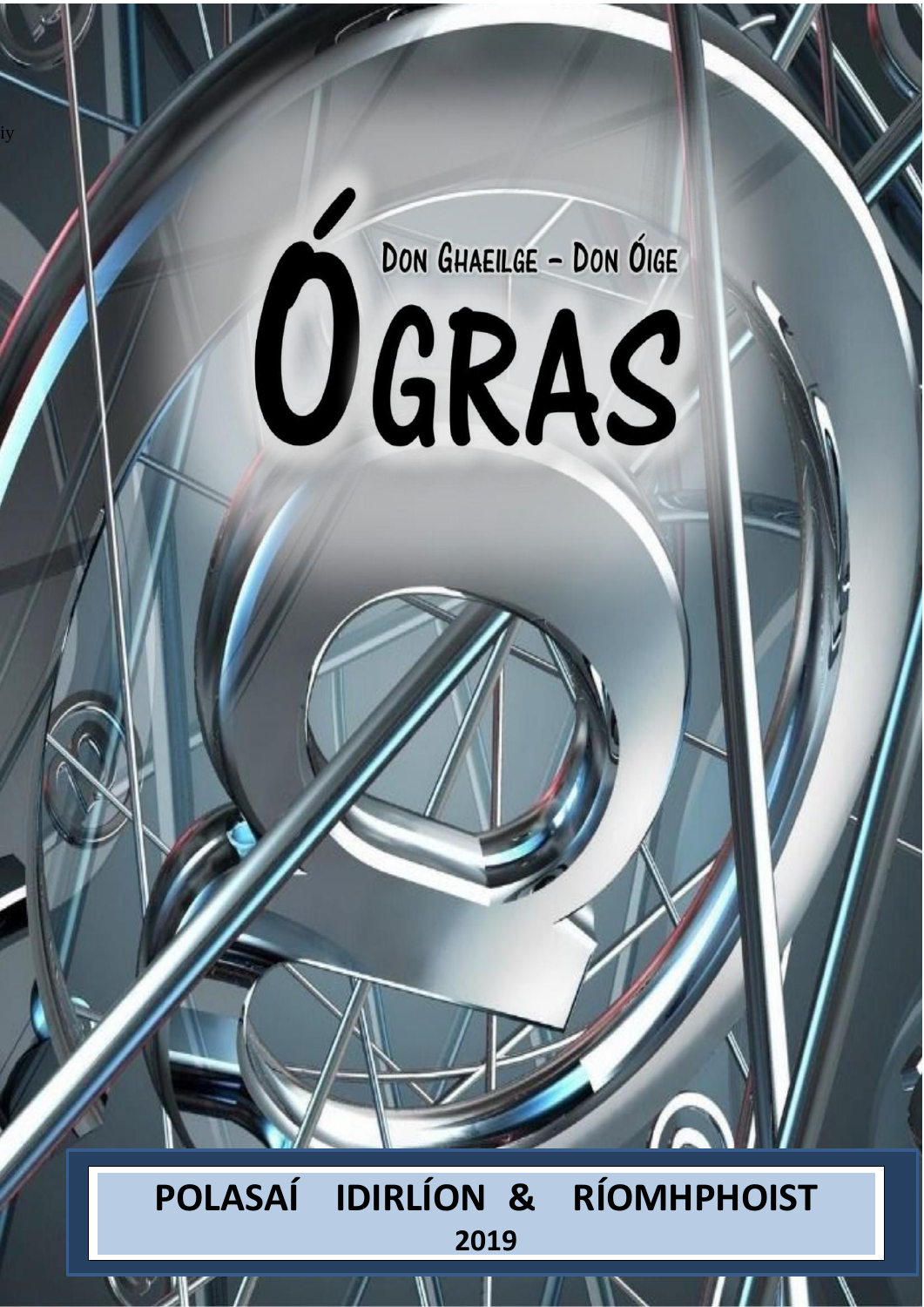# **Aidhm**

**Daoine óga a chumasú le bheith sábhailte ar líne agus chun cabhrú leo tuiscint cheart a fháil ar thimpeallacht na hidirlíne agus na contúirtí a bhaineann leis, chun oibriú leo chun teorainneacha soiléire a leagan síos.**

### **Cuspóirí**

Chun cur ar chumas ár mbaill tairbhe agus leas a bhaint as gach atá ar fáil sa teicneolaíocht, ach a chinntiú go gcuirfear é seo i gcrích gan iad féin nó daoine eile a chur i mbaol.

Chun a chinntiú go mbíonn ár mbaill agus ár gceannairí i mbun dea-chleachtais i gcónaí agus deiseanna a sholáthar do leanaí/do dhaoine óga scileanna nua a chur in iúl, a chruthú, a fhoghlaim agus a fhorbairt.

Chun a chinntiú go bhfuil daoine óga atá ag glacadh páirte i gcláir Ógras feasach faoin ngné dhorcha den idirlíon agus go bhfuil siad ar an eolas faoi conas an taobh seo a sheachaint, bheadh cailliúint phríobháideachais, neamhchosaint ar ábhar dochrach, cibearbhulaíocht, agus ag deireadh an scála, mealltóireacht agus sracadh ar líne

Nuair atá an foireann agus na hoibrí deonacha ag déanamh meantóireacht ar úsáid an idirlín ag na daoine óga caithfidh siad a chinntiú go dtuigeann na baill rialacha idirlín an club.

Baineann an polasaí seo le gach duine a úsáideann córas Club agus aon oibrí deonach atá údarás aige / aici ríomh-phoist agus / nó áiseanna idirlín an chlub a úsáid.

#### **Dualgas**

Tá sé ina dhualgas ag gach ball foirne agus oibrí deonach an polasaí seo a chur i bhfeidhm.

#### **Baill**

Is gá do na baill óga a bheith ar an eolas faoin bpolasaí agus cloí leis.

#### **Foireann agus Oibrithe Deonacha**

Tá dualgas ar an bhfoireann agus ar na hoibrithe deonacha meantóireacht a dhéanamh ar úsáid idirlín na mball agus a chinntiú nach bhfuil siad an polasaí á shárú acu.

Nuair atá an fhoireann agus na hoibrithe deonacha ag déanamh meantóireachta ar úsáid idirlíne na ndaoine óga is gá dóibh a chinntiú go dtuigeann na baill rialacha idirlín an chlub.

#### **Coiste**

Caithfidh an coiste a chinntiú go bhfuil an fhoireann agus na hoibrithe deonacha ar an eolas maidir le polasaí idirlín an club.

#### **Smacht agus Meantóireacht**

Níor chóir go mbeadh ríomhairí in ann teacht arsuíomhanna idirlín mí- oiriúnacha. Moltar don chlub an treoir maidir le *Safe Search* agus *KidsRex* a úsáid ar na ríomhairí.

Ba chóir go mbeadh cosaint fhrith-víreas agus earraí frith-spiaireachta ag feidhmiú ar gach ríomhaire. Is féidir úsáid a bhaint as *AVG* saor in aisce.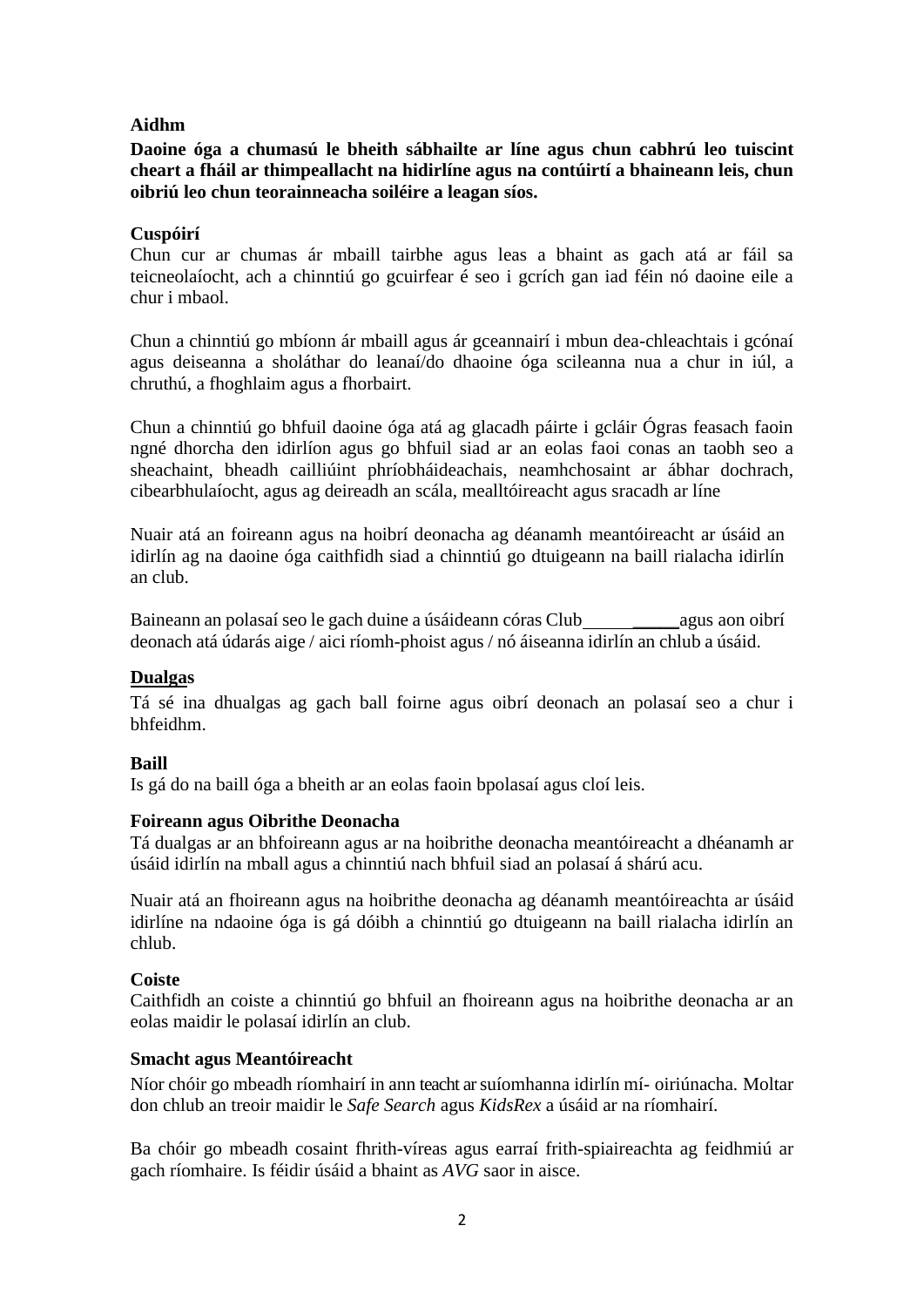Ba chóir go ndéanfadh ceannairí meantóireacht ar na baill is iad ag baint úsáid as an ríomhaire.

Tá treoir ar fáil mar aguisín chun cabhrú seo a chur i bhfeidhm.

# **Úsáid inghlactha agus Próiséas Meantóireachta**

- 1. Níor chóir go mbeadh cead ag na baill úsáid a bhaint as an idirlín go dtí go dtuigeann siad agus go síníonn siad 'Rialacha Idirlín' an chlub.
- 2. Níor chóir go mbeadh na baill ag baint úsáide as an idirlín ach amháin i dtimpeallacht ina bhfuil siad maoirsithe ag ceannairí.
- 3. Caithfidh ceannairí a chinntiú go bpléifear ceisteanna a bhaineann le sábháilteacht phearsanta go rialta leis na baill. Moltar úsáid a bhaint as *Webwise* maidir le treoir a fháil faoi seo.
- 4. Ba chóir tuismitheoirí a chur ar an eolas agus á gcead a bheith faighte sula dtosnaíonn an club ag baint úsáid as riomhairí sa chlub.
- 5. Má thagtar ar pháiste ag baint mí-úsáide as an ríomhaire tarraingítear siar an cead atá acu úsáid a bhaint as an idirlíon.

### **Úsáid ríomh-phoist**

Caithfidh úsáid idirlín agus ríomhphoist cloí le polasaithe eile atá i bhfeidhm agus mar atá leasaithe ag an gclub, polasaithe a bhaineann le cosaint um mhaoin intleachtúil, príobháideachas, mí-úsáid áiseanna an chlub, ciapadh gnéasach, slándálacht eolais agus dáta agus rúndacht, san áireamh. Sáraíonn léiriú íomhá d-aon tsaghas nó cáipéis gháirsiúil ar aon chóras a bhaineann leis an gclub polasaí an chlub maidir le ciapadh ghnéasach.

### **Úsáid inghlactha agus ceisteanna dlí**

Tugann áiseanna idirlín an deis do dhaoine óga réimse leathan eolas a láimhseáil, sonraí pearsanta le nascanna chuig líon mór ríomhairí agus daoine ar fud na cruinne san áireamh. In san timpeallacht seo nach bhfuil mórán smacht ag baint leis tá sé fíorthábhachtach go mbíonn na baill ag cloí le riachtanais dlí.

#### **Rialacha do bhaill an chlub**

- 1. Ná húsáid an ríomhaire chun tromaíocht a dhéanamh ar dhaoine eile.
- 2. Bí dea-mhúinte agus freagrach agus tú ag seoladh teachtaireachtaí.
- 3. Ná déan damáiste don ríomhaire nó don chóras.
- 4. Ná déan uaslódáil ar aon ábhar nó aon bhogearraí gan cead ón cheannaire.
- 5. Inis don cheannaire má bhfaigheann tú aon teachtaireacht olc.
- 6. Ná féach air, ná seol nó ná taispeáin aon teachtaireacht, ábhar nó pictiúr gháirsiúil.
- 7. Ná cur duach nó páipéar amú.
- 8. Ná hoscail aon fhillteán, obair nó cód a bhaineann le haon duine eile.
- 9. Inis don cheannaire má tá tú buartha faoi aon ábhar ar an ríomhaire.
- 10. Ná tabhair aon sonraí pearsanta amach ar an idirlín, seoladh baile, uimhir fón, grianghraf san áireamh.
- 11. Ná húsáid an t-idirlín gan cead.
- 12. Ná cas le duine ar bith a chuireann tú aithne air/uirthi tríd an idirlín.
- 13. Toisc deacrachtaí maoirseacht a dhéanamh ar fón póca is gá iad a bheith múchta nuair atá na baill sa chlub, ach amháin i gcás eisceachtúil agus é a bheith aontaithe leis an gceannaire.
- 14. Ag aon imeacht thar oíche beidh na fóin póca, ríomhairí glúine, táibléid, Ipad, tógtha ó na baill idir 10.00 i.n. – 8.00 r.n.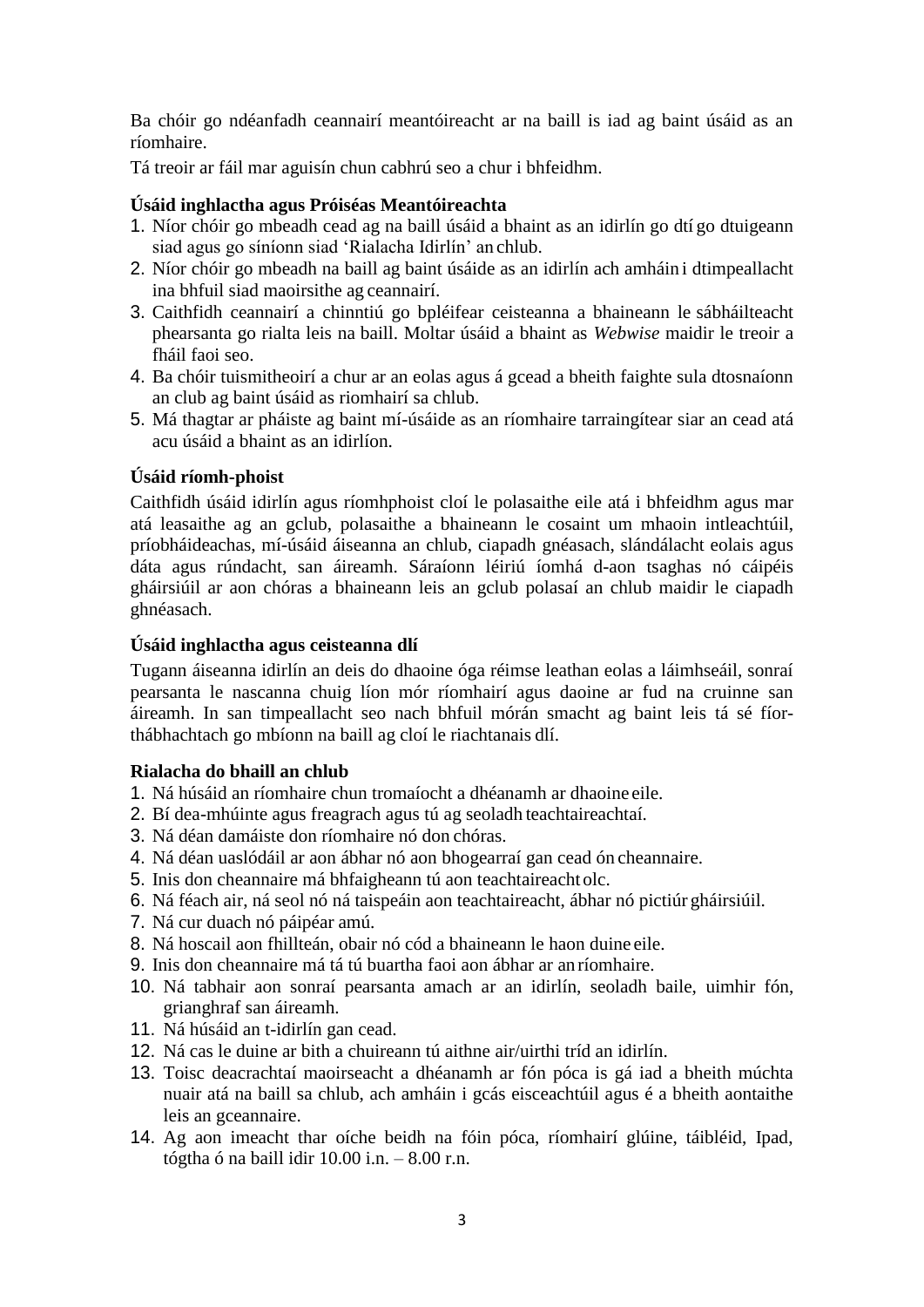Nuair atá an polasaí seo á chur i bhfeidhm ag an gclub, tabharfar aird ar chearta an duine faoi An tAcht Um Chosaint Sonraí agus reachtaíocht eile atá oiriúnach. Déanann an polasaí cur síos ar an iompar ar-líne (ríomh phost agus idirlín) go mbeadh an club ag súil leis ó gach duine a úsáideann córas an chlub agus as do fhreagracht nuair atá tú ag baint úsáide as an gcóras céanna. D'fhéadfadh gníomh smachtaithe a bheith mar thoradh ar úsáid mídhleathach nó mí-chuí an chórais. Tá sé tábhachtach go léann tú, go dtuigeann tú agus go gcuireann tú an polasaí seo i bhfeidhm. Léigh an polasaí, le do thoil, agus sínigh an leathanach deiridh chun do thoilteanas maidir le cloí leis an bpolasaí aléiriú.

### **Comhairle do dhaoine óga agus iad ag baint úsáide as seirbhísí ar líne**

Is iompraíochtaí sábháilte iad na hiompair a mholtar anseo gur féidir le daoine óga, le ceannairí agus le tuismitheoirí a úsáid chun freagairt do rioscaí nó chun iad a mhaolú. Cuirtear an chomhairle i láthair i sé mhír ina ndéantar tagairt do na seirbhísí éagsúla a chuirtear ar fáil don aos óg agus a úsáideann leanaí agus daoine óga.

Seo a leanas na míreanna úd:

- 1. **Comhrá**: aon rud a ligeann d'úsáideoirí cumarsáid a dhéanamh i bhfoirm chomhrá le duine amháin eile - d'fhéadfadh sé seo a bheith i bhfoirm teachtaireachtaí téacsbhunaithe, nó cumarsáid atá guthbhunaithe nó atá físebhunaithe, cosúil le ceamara gréasáin mar shampla agus gur féidir a bheith curtha ar an toirt (mar shampla teachtaireachtaí téacs) nó tar éis tamaillín áirithe ama (cosúil le ríomhphost nó le glórphost)
- 2. **Roinnt**: aon rud a ligeann d'úsáideoirí sonraí nó faisnéis a uaslódáil (mar shampla pictiúir, físeáin, téacs, sonraí suímh) go mbeadh úsáideoirí eile rochtain a fháil ar an sonraí úd nó gur féidir iad a sheoladh chuig úsáideoirí eile. Áirítear anseo chomh maith comhroinnt laistigh de thimpeallacht rialaithe (eg comhroinnt le 'cairde' amháin)
- 3. **Cluichíocht**: aon rud a ligeann d'úsáideoirí cluichí a imirt i dtimpeallacht ar líne i gcoinne úsáideoirí eile. Clúdaítear súgradh comhuaineach anseo chomh maith (m.sh. an 'domhan ar líne'), súgradh 'babhta ar bhabhta' (m.sh. ficheall ar aip fóin phóca) agus súgradh a chuireann le clár ceannairí foilsithe (m.sh. córais rangaithe consóil ar líne)
- 4. **Soláthar ábhair:** aon rud a ligeann d'úsáideoirí cuardach nó brabhsáil a dhéanamh d'ábhar gur féidir a fheiceáil ar líne nó gur féidir a íoslódáil ar a ngléas féin. Bheadh faisnéis, gach saghas formáidí meáin agus comhaid i gceist anseo
- 5. **Líonrú (nascaithe go dlúth le 'comhroinnt')**: aon rud a chuireann ar chumas úsáideoirí 'cairdeas' a chruthú le húsáideoirí, agus tríd san eolas a fheiceáil fúthu. D'fhéadfadh go mbeadh ar a gcumas ábhar níos leithne a fhoilsiú do lucht úsáideoirí níos fairsinge ar an mbealach seo (cruthú cairdis agus tógáil pobail san áireamh)
- 6. **Siopadóireacht agus tráchtáil**: aon rud a ligeann d'úsáideoirí beartaíochtaí a chur i bhfeidhm ar a suíomh, bíodh sé d'earraí fisiceacha, d'earraí nó do sheirbhísí fíorúla. Áirítear leis seo beartaíochtaí ina n-íocann úsáideoirí trí úsáid a bhaint as 'pointí' seachas airgead nó nuair a chinneann úsáideoirí an ní a cheannach níos déanaí seachas ar an bpointe (m.sh. cliceáil agus cuir in áirithe)

# **1. An Chomhairle**

# **Comhrá**

# **Cad é comhrá?**

Tá go leor bealaí éagsúla ann inar féidir leat comhrá a dhéanamh le daoine ar líne -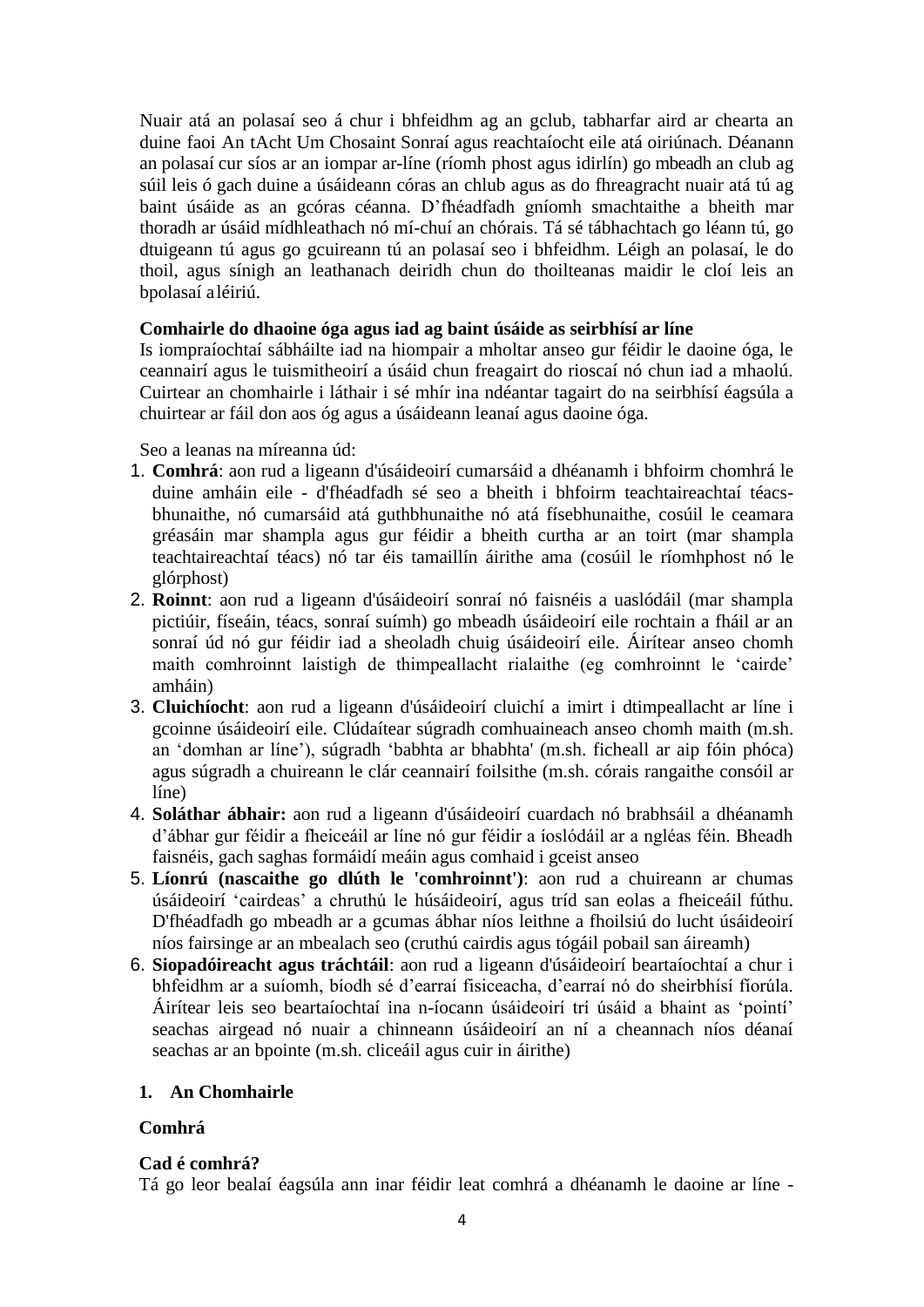agus go leor áiteanna difriúla inar féidir leat amhlaidh a dhéanamh. Is é atá i gceist le Comhrá mar choincheap ná gach saghas seirbhíse a chuireann ar do chumas comhrá a chothú le duine eile. Is féidir leis a bheith mar theachtaireachtaí téacsbhunaithe (mar shampla teachtaireachtaí meandaracha nó Seirbhís Gearrtheachtaireachtaí) nó trí nasc gutha nó físe (mar shampla trí ghlaonna teileafóin VoIP nó ceamara gréasáin). D'fhéadfadh sé a bheith i bhfoirm cumarsáid fhíor-ama a tharlaíonn láithreach (seomraí comhrá nó teachtaireachtaí meandaracha) nó cumarsáid nach dtarlaíonn láithreach (cosúil le ríomh-phost nó le glórphost). Is bealach iontach é comhrá chun teagmháil a choimeád le daoine – agus chun bualadh le daoine nua chomh maith. Ach tá roinnt rudaí gur féidir leat a dhéanamh chun a chinntiú go mbíonn am deas agat agus go bhfanann tú slán sábháilte.

### **Rudaí le machnamh a dhéanamh futhú**

- Bíodh a fhios agat cé leo go bhfuil tú ag caint ar líne; muna bhfuil aithne súil agat ar dhuine d'fhéadfaidh duine ar bith a bheith ann
- Ná déan dearmad is féidir an méid a dhéanann tú nó a thaispeánann tú ar do cheamara gréasáin a thaifeadadh agus d'fhéadfadh sé gur taifeadadh atá á thaispeáint acu duit.
- Seachain comhráite aontaobhacha ar ceamara gréasáin nuair nach bhfuil ceamara an duine eile 'ag obair' nó 'briste'; ní bheidh a fhios agat cé hiad i ndáiríre, cad atá ar siúl acu nó cén gléas atá in úsáid acu chun féachaint ort.

### **Rudaí le déanamh**

- Coimeád do chuid faisnéise pearsanta príobháideach seachain faisnéis phearsanta mar d' uimhir theileafóin, do sheoladh baile nó grianghraif díot fhéin a roinnt le daoine nach bhfuil aithne phearsanta agat orthu agus nach bhfuil muinín agat astu
- Seiceáil an dtugann an tseirbhís a úsáideann tú cead duit liostaí de chairde a chruthú. Is féidir bainistiú a dhéanamh tríd na liostaí ar cad gur féidir le daoine a fheiceáil. Mar shampla, b'fhéidir nach dteastódh uait ach go mbeadh do dhlúthchairde in ann faisnéis áirithe a fheiceáil
- Ná bain díot do chuid éadaí agus an ceamara gréasáin á úsáid agat d'fhéadfadh na daoine mí-chearta teacht ar íomhánna díot ar an mbealach seo
- Bain úsáid as teachtaireachtaí príobháideacha le daoine go bhfuil aithne phearsanta agat orthu agus go bhfuil muinín agat astu; bí cúramach faoi theachtaireachtaí príobháideacha a sheoladh do daoine nach bhfuil aithne agat orthu
- Bain úsáid as pasfhocal atá láidir agus uathúil do gach ceann dod' chuntais ar líne moltar meascán de litreacha, d'uimhreacha agus de shiombailí a úsáid (agus sa chás gur roinn tú é le duine ar bith roimhe seo, athraigh é)
- Bíodh a fhios agat conas duine a bhlocáil sa chás go mbraitheann tú míchompordach nó trína chéile fúthu
- Foghlaim conas logaí comhrá agus téacsanna a shábháil ionas go mbeidh an fhianaise agat má thuairiscíonn tú go bhfuil tú míchompordach / trína chéile.
- Cuimhnigh logáil amach i gceart as seirbhís tar éis duit é a úsáid, go háirithe ar ríomhaire comhroinnte

#### **Comhairle bhreise do cheannairí / do thuismitheoirí / do chúramóirí**

- Labhair leis na leanaí/na daoine óga faoina daoine go mbíonn siad ag caint leo ar líne agus spreag iad chun machnamh a dhéanamh sara dtéann siad chun cainte le daoine nach bhfuil aithne phearsanta acu orthu
- Déan iarracht iompar ar líne an duine óig a thuiscint agus a threorú socraigh agus bunaigh teorainneacha leo roimhré agus labhair go híogair leo faoi cheisteanna a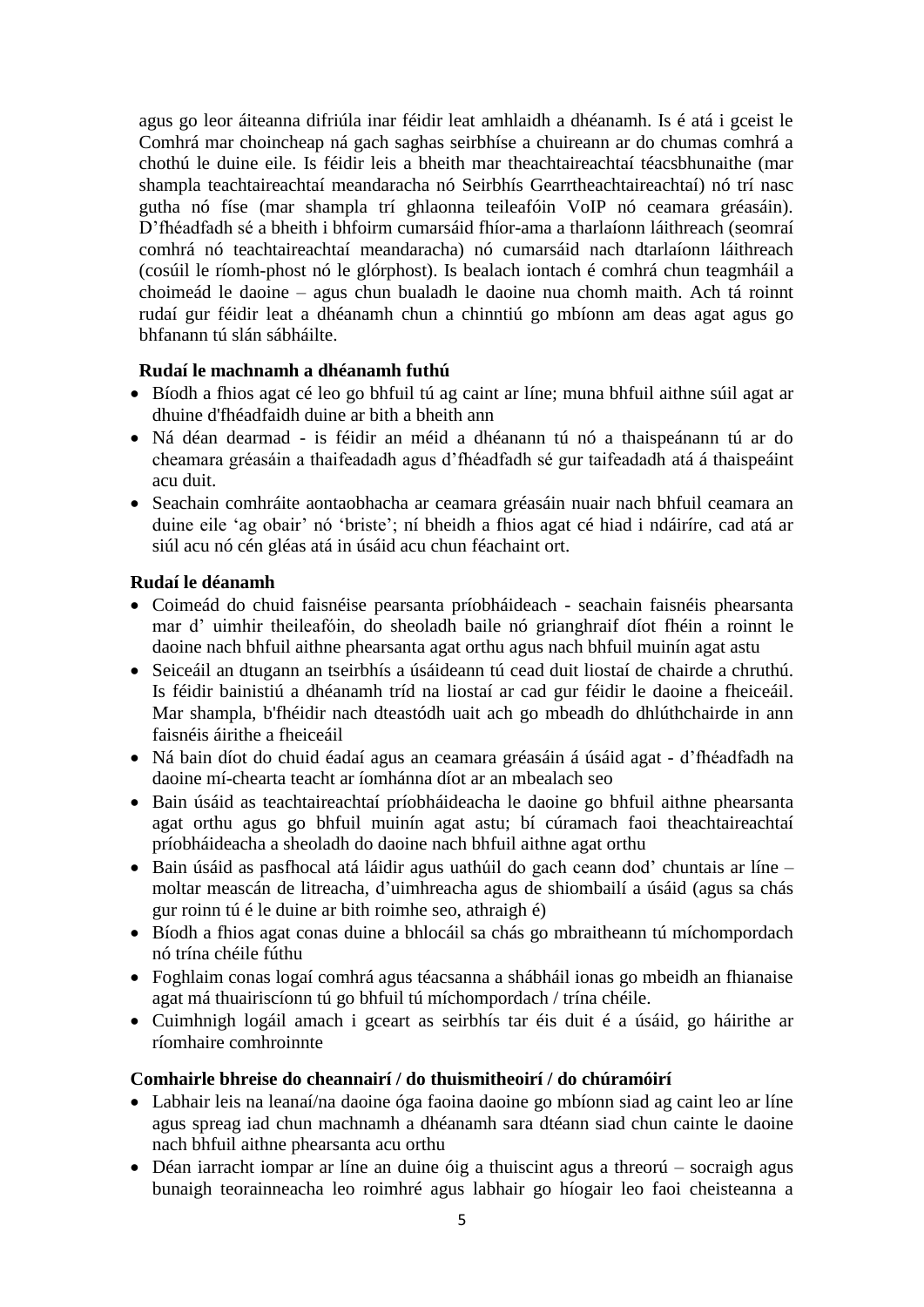bhaineann le coincheap 'cairde' – cad is brí le bheith id' chara le duine éigint.

- Cuir tú féin ar an eolas faoina cláir chomhrá atá á úsáid acu. Faigh amach tuilleadh eolais faoi na fheidhmeanna sábháilteachta atá iontu agus faoina bealaí gur féidir teagmháil a dhéanamh leo laistigh den tseirbhís
- Iarr ar na daoine óga an bhfuil a fhios acu conas stop a chur le duine nach bhfuil siad ag iarraidh labhairt leo níos mó. Sa chás nach bhfuil ar a gcumas amhlaidh a dhéanamh, cabhraigh leo foghlaim conas an ghné bhlocáilte a úsáid
- Bain úsáid as bogearraí um rialúchán tuismitheoirí a sholáthraíonn do sholáthraí seirbhíse idirlín, do líonra fón póca, do sholáthraí ábhair ar líne nó do chonsól cluichí agus smaoinigh ar roghanna scagtha a úsáid, mar aon le monatóireacht agus teorainneacha ama a leagann amach maidir le comhrá ar líne a úsáid
- Má aimsíonn tú mí-iompar idir duine óg agus duine éigin ar líne fan socair, déan imscrúdú ar na fíricí agus bí cinnte cabhair a lorg ó shaineolaí más gá

# **Tuairisciú**

- Sa chás go mothaíonn tú míchompórdach faoi dhuine, labhair le duine fásta go bhfuil muinín agat as, duine cosúil le ceannaire, le gaol leat nó le múinteoir. Sa chás go mb'fhearr leat labhairt le duine faoi rún is féidir teagmháil a dhéanamh le www.childline.org.uk 0800 1111 nó www.childline.ie 1800 66 66 66 nó *Text Talk* (50101). Má tá duine tar éis plé leat fhéin, nó le duine go bhfuil aithne agat orthu, ar bhonn míchuí ar líne, is féidir leat tuairisc faoin iompar seo a thabhairt go díreach chuig na Gardaí nó https://www.ceop.police.uk. D'fhéadfadh sé gur tharla comhrá gnéis eadraibh, nó mb'fhéidir gur iarradh ort rud a dhéanamh a fhágann go mbraitheann tú míchompordach nó b'fhéidir go bhfuil duine éigin ag iarraidh bualadh leat
- Má tá duine ag déanamh bulaíochta ort ag baint úsáide as do chuid faisnéise, tá cabhair agus tacaíocht ar fáil ó [http://www.bullying.co.uk](http://www.bullying.co.uk/) nó logáil isteach ar <http://www.tacklebullying.ie/get-help/pupil.html> nó faigh liosta nó eagraíocht a sholáthraíonn tacaíocht agus cabhair
- Má bhaineann an fhadhb le ceisteanna príobháideachta, nó le sárú téarmaí seirbhíse, seol tuairisc faoin gceist díreach chuig an tseirbhís.i. *Facebook*

# **Comhroinnt**

# **Cad atá i gceist le Comhroinnt?**

Má tá rud éigint agat go bhfuil tú bródúil as, is rud dearfach é sin a roinnt le daoine eile. B'fhéidir gur grianghraf é a thóg tú nó físeán a rinne tú. B'fhéidir go bhfuil tuairimí agus smaointe agat go mba mhaith leat iad a roinnt ar fhóram nó i do bhlag féin, nó más mian leat na rudaí go bhfuil suim agat iontu a roinnt le daoine leis na spéiseanna céanna. Ceann de na rudaí iontacha a bhaineann le comhroinnt ar an idirlíon ná go bhfuil sé chomh tapaidh agus fuirist sin - níl le déanamh ach cliceáil ar chnaipe ar do ríomhaire, ar do ghuthán cliste nó ar do cheamara digiteach agus tá sé ann ar líne. Ach b'shin í an fhadhb chomh maith. Má sheolann tú rud éigin gan smaoineam faoi, tá seans go mbeidh aiféala ort níos déanaí agus faoin am sin d'fhéadfadh sé a bheith ró-dhéanach duit chun é a fháil ar ais. Seo roinnt rudaí go mba chóir duit smaoineamh orthu sula roinnfidh tú aon rud ar líne riamh.

#### **Rudaí le machnamh a dhéanamh futhú**

- A luaithe is a roinneann tú rud éigin ar líne, cailleann tú smacht agus úinéireacht air
- Cuimhnigh go mb'fhéidir go mbeidh daoine fós in ann rudaí a roinneann tú a fheiceáil ar líne i gceanna míonna nó i gceann blianta fiú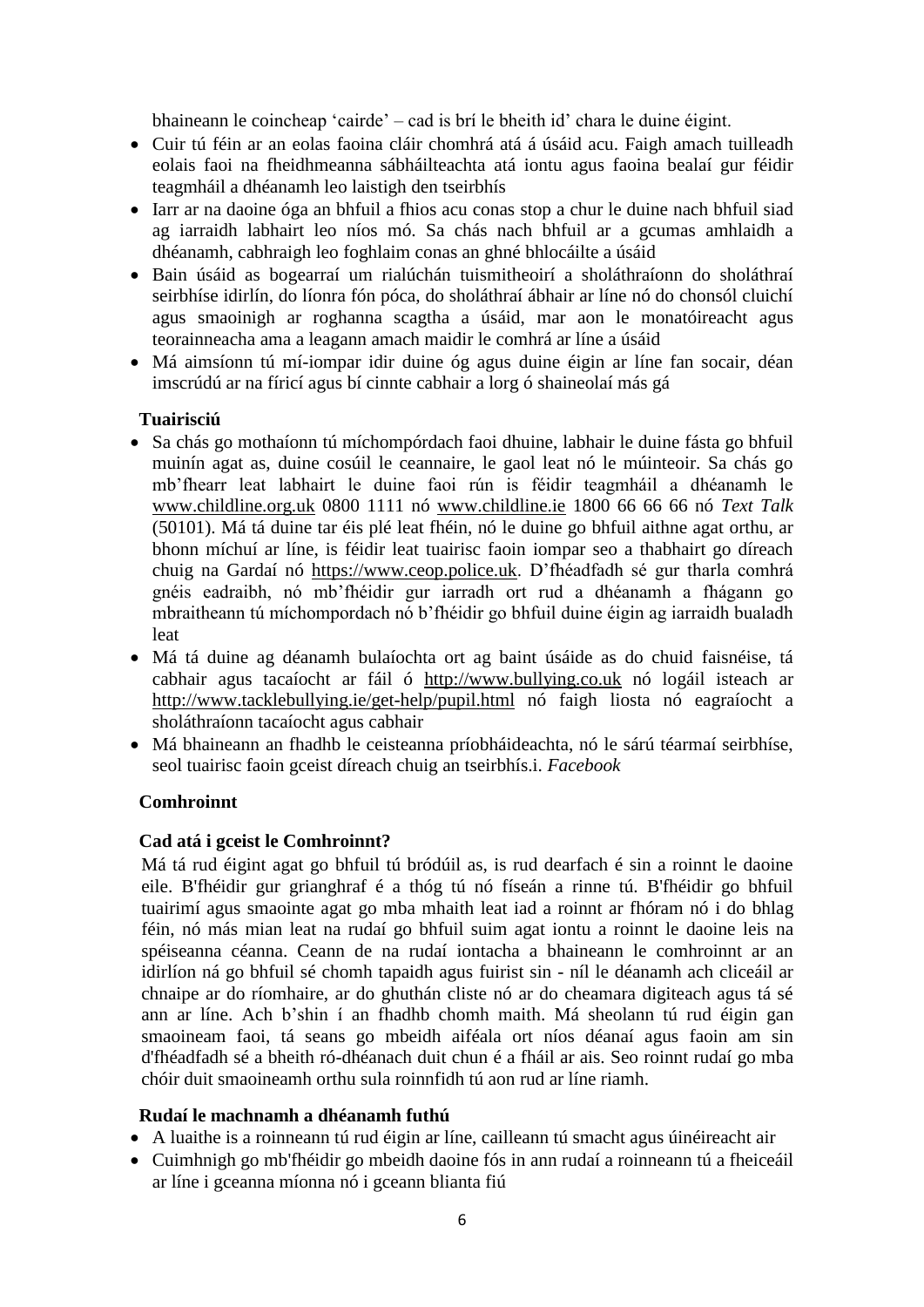- Sa chás nach bhfuil tú cinnte faoi cad ba cheart duit agus cad nár cheart duit a roinnt ar líne, fiafraigh duit féin: 'An dtaispeánfainn é seo do mo cheannairí/mo thuismitheoirí/mo chúramóirí/mo mhúinteoir?' Sa chás nach ndéanfá, ná roinn é.
- D'fhéadfadh sé tarlú go roinnfeadh daoine áirithe faisnéis nó rudaí a roinn tú ar bhealaí nach dtaitníonn leat nó ar bhealaí nach smaoineofá riamh orthu
- D'fhéadfadh roinnt daoine rudaí fút a roinnt a chuirfeadh isteach ort d'fhéadfaidís amhlaidh a dhéanamh i ngan fhios duit

# **Rudaí le déanamh**

- Faigh amach conas na socruithe príobháideachais a bhaineann leis an tseirbhís a úsáideann tú a úsáid. Cabhróidh na socruithe seo leat smacht a fháil ar do chuid faisnéise ionas gur féidir leat cinneadh a dhéanamh maidir leis an bhfaisnéis a roinnfidh tú, agus cé leo a roinnfidh tú an fhaisnéis úd.
- Coimeád do chuid faisnéise pearsanta príobháideach san áireamh anseo bheadh grianghraif díot fhéin agus dod' chairde, d'ainm, do ríomhphost, d'uimhir ghutháin, do dháta breithe, seoladh agus suíomh do chlub/do scoil, ná roinn iad ach le daoine go bhfuil aithne agat orthu agus go bhfuil muinín agat astu
- Ná déan uaslódáil ar phictiúir díot fhéin nach mbeifeá sásta go bhfeicfeadh do cheannairí/thuismitheoirí/chúramóirí nó do mhúinteoirí iad
- Ná roinn ach sonraí dod' shuíomh leosiúd go bhfuil aithne phearsanta agat orthu agus a bhfuil muinín agat astu

# **Comhairle bhreise do cheannairí / do thuismitheoirí / do chúramóirí**

- Bunaigh seoladh ríomhphoist don chlub gur féidir leat a úsáid chun foirmeacha ar líne a líonadh isteach
- Leag amach treoirlínte soiléire do na leanaí agus do na daoine óga faoin méid gur cheart dóibh a roinnt fúthu féin agus faoin gclub – bí mar dhea-shampla dóibh agus mínigh dóibh faoin méid a roinn tú agus cén fáth;
- Labhair leis na daoine óga faoi cé chomh fuirist agus atá sé do dhaoine féiniúlacht dhaoine eile a ghlacadh ar líne
- Tá slite éagsúla ann inar féidir leat do liostaí féin a shocrú de shuíomhanna ar mhaith leat iad a bhlocáil, is féidir amhlaidh a dhéanamh ar bhealach éasca trí rialúcháin tuismitheoirí do sholáthraí seirbhíse idirlín nó de rialúcháin ó sholáthraí eile a chur i bhfeidhm.
- Cuir bogearraí um shlándáil idirlín gur féidir brath air ar do ríomhairí agus ar do ghléasanna soghluaiste; coimeád an córas seo agus na córais oibriúcháin eile suas chun dáta
- Bí aireach gur féidir le daoine óga agus le leanaí rochtain a fháil ar an idirlíon trí wifi atá ar fáil go poiblí, i siopaí, i gcaiféanna agus i stáisiúin bus; seiceáil an bhfuil nascacht wifi ag na gléasanna a úsáideann an club agus féach an bhfuil aon uirlisí ann chun bainistiú a dhéanamh ar rochtain ar ábhar idirlín nach bhfuil oiriúnach
- Is minic go mbíonn teicneolaíocht suímh i bhfóin chliste. Aimsíonn an teicneolaíocht seo suíomh an ghutháin agus soláthraítear seirbhísí a bhaineann leis an áit a bhfuil tú ag an am. Labhair leis na daoine óga faoi cé leo a roinnfidh siad an fhaisnéis seo.

# **Tuairisciú**

- Bíodh a fhios agat cad é atá le déanamh agat sa chás go roinneann rud nárbh cheart duit a dhéanamh
- Sa chás go bhfuil duine tar éis faisnéis a roinnt fút nó go mothaíonn tú míchompordach de bharr iompraíocht dhuine éigin eile, labhair le duine fásta go bhfuil muinín agat as, duine cosúil le ceannaire, le gaol leat nó le múinteoir. Sa chás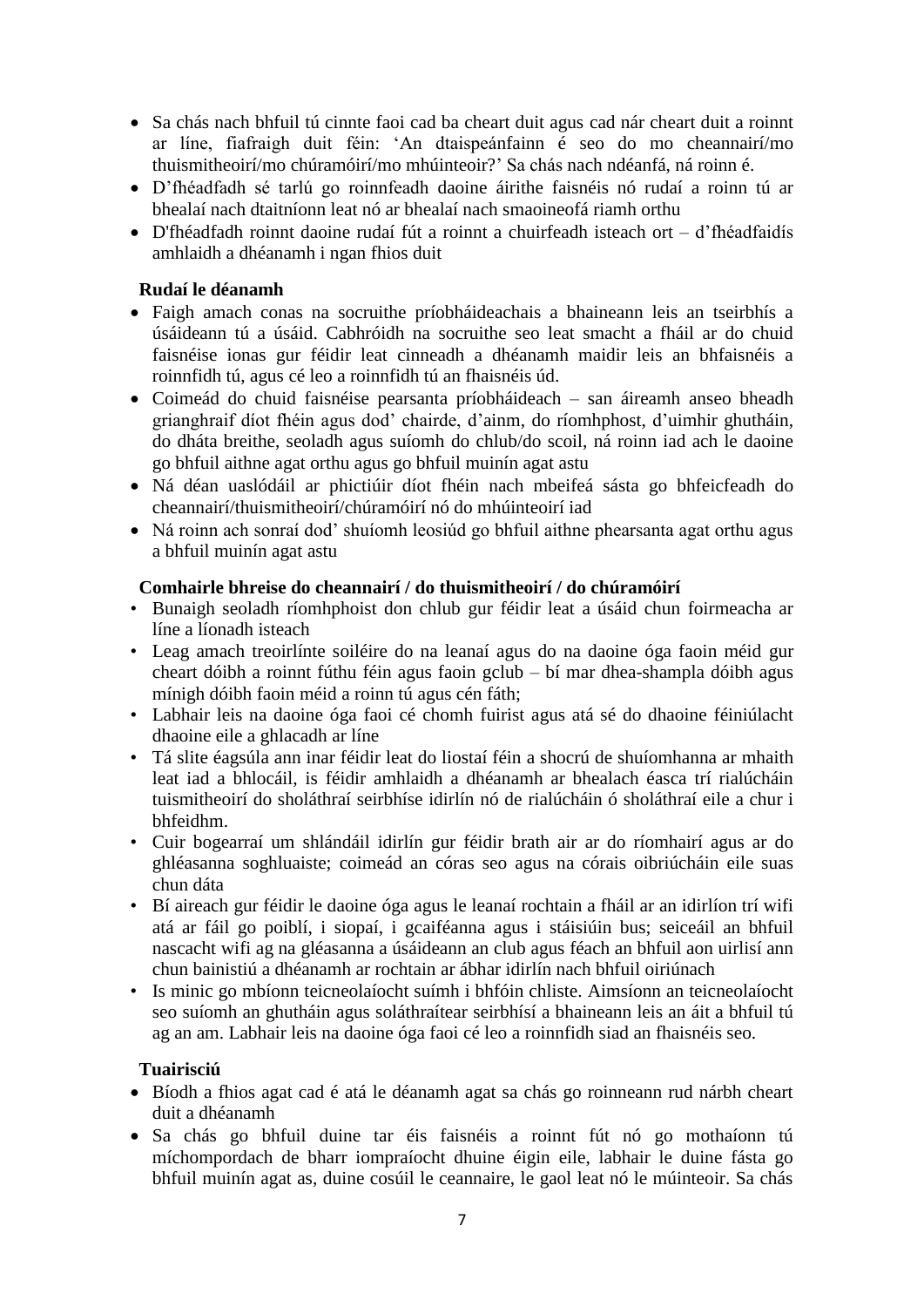go mb'fhearr leat labhairt le duine faoi rún is féidir teagmháil a dhéanamh le www.childline.org.uk 0800 1111 nó www.childline.ie 1800 66 66 66 nó *Text Talk* (50101). Má tá duine tar éis plé leat fhéin, nó le duine go bhfuil aithne agat orthu, ar bhonn míchuí ar líne, is féidir leat tuairisc faoin iompar seo a thabhairt go díreach chuig na Gardaí nó https://www.ceop.police.uk. D'fhéadfadh sé gur tharla comhrá gnéis eadraibh, nó mb'fhéidir gur iarradh ort rud a dhéanamh a fhágann go mbraitheann tú míchompordach nó b'fhéidir go bhfuil duine éigin ag iarraidh bualadh leat

 Má tá duine ag déanamh bulaíochta ort ag baint úsáide as do chuid faisnéise, tá cabhair agus tacaíocht ar fáil ó [http://www.bullying.co.uk](http://www.bullying.co.uk/) nó logáil isteach ar <http://www.tacklebullying.ie/get-help/pupil.html> nó faigh liosta nó eagraíocht a sholáthraíonn tacaíocht agus cabhair

#### **Cluichíocht**

# **Cad atá i gceist le Cluichíocht?**

Is gníomhaíocht thar a bheith taitneamach é cluichí a imirt ar líne i gcoinne dhaoine eile. Is féidir amhlaidh a dhéanamh le fón póca, le ríomhaire nó le consól cluichí agus tá gach saghas cluiche faoin spéir le fáil ar líne. Tá cinn ann ina nglacann gach iomaitheoir a mbabhta féin chun an cluiche a imirt – ficheall a imirt ar aip fón póca mar shampla - agus cinn eile ina bhfuil tú in iomaíocht chun an scór is airde a fháil ar chlár na gcinnirí. Ansin tá na domhain fhíorúla thríthoiseacha ina bhfuil na céadta nó na mílte ag imirt i gcoinne a chéile ag an am céanna. Tá rud éigin ag cearrbhachas ar líne do gach duine agus glacann na milliúin leanaí agus daoine óga páirt ann go rialta. Anseo thíos tá roinnt leideanna a chinntíonn go mbainfidh tú an leas is fearr as do thaithí cluichíochta ar líne.

# **Rudaí le machnamh a dhéanamh fúth**

- Nuair a bhíonn tú ag cluichíocht mar chuid de líonra is minic go mbíonn comhrá beo ar líne i gceist agus is minic go mbíonn tú ag imirt le fíordhaoine
- Ba cheart meas a léiriú do dhaoine eile sa chluiche agus ba cheart go dtuigfeá rialacha agus teorainneacha an tsuímh ghréasáin nó an phobail imeartha

#### **Rudaí le déanamh**

- Coimeád cairde cluichíochta 'sa chluiche'- seachain faisnéis phearsanta a roinnt le daoine gur bhuail tú leo i gcluichí agus seachain sonraí faoi do phróifíl líonraithe sóisialta nó do sheoladh ríomhphoist a thabhairt dóibh. Chomh maith leis sin, roghnaigh ainm úsáideora nach nochtann aon fhaisnéis phearsanta fút.
- Bain úsáid as pasfhocal láidir agus ar leith do gach ceann dod' chuntais ar líne meascán de litreacha, d'uimhreacha agus do shiombailí (agus más rud é gur roinn tú do phasfhocal riamh roimhe seo, athraigh é)
- Foghlaim conas bac a chur ar dhaoine nach mian leat a bheith i dteagmháil leo níos mó. Má tharlaíonn aon bhulaíocht, haiceáil nó ciníochas duit, bailigh fianaise faoi agus tabhair tuairisc faoi.
- Ná déan dearmad logáil amach as seirbhís ar an mbealach ceart i gcónaí tar éis duit í a úsáid, go háirithe ar ríomhaire comhroinnte
- Molann saineolaithe go dtógann tú sosanna rialta 5 nóiméad gach 45 nóiméad go uair an chloig chun cabhrú le do chumas dianmhachnaimh

#### **Comhairle bhreise do thuismitheoirí/do chúramóirí**

 Is féidir le daoine óga dul ar líne trí roinnt gléasanna cluichíochta agus is minic a bhaineann cluichíocht ar líne le himirt i gcoinne fhíordhaoine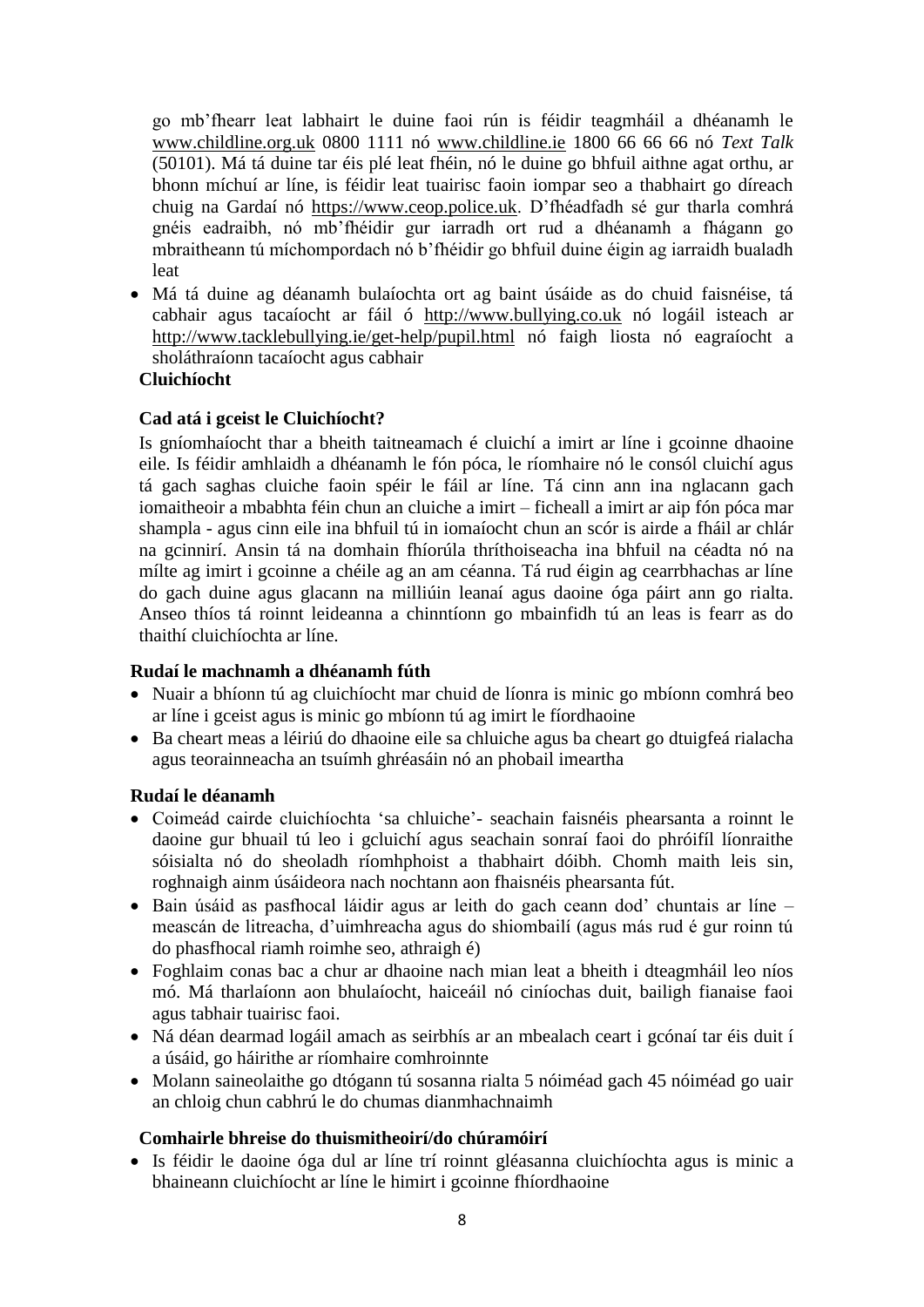- Bain úsáid as treoirlínte PEGI (*[PEGI games ratings](http://www.pegi.info/)*) chun tú a threorú agus tú ag ceannach cluichí do leanaí agus do dhaoine óga nó chun breithiúnais a dhéanamh faoi na cluichí atá á imirt acu. Rangaíonn córas PEGI cluichí físeáin ag leibhéil aoise éagsúla (3, 7, 12, 16 agus 18) agus tá sé deartha chun leanaí agus déagóirí óga a chosaint ó ábhar nach bhfuil oiriúnach
- Déan cinnte de go bhfuil leanaí/daoine óga ag úsáid cluichí ó sholáthraithe creidiúnacha agus ar líne
- Bíonn daoine áirithe an-tugtha do chluichíocht; bí aireach faoin méid ama a chaitear ar líne agus leag amach teorainneacha maidir le húsáid an duine óig
- Ba chóir cluichí a imirt mar chuid de stíl mhaireachtála shláintiúil agus chothrom; mar sin ba chóir sosanna rialta 5 nóiméad a ghlacadh gach 45 nóiméad go uair an chloig
- Bain úsáid as rialuithe tuismitheoirí ar chonsóil cluichí chun rochtain nó bac a chur ar áiseanna cosúil le comhrá gutha. Is féidir iad a úsáid freisin chun íocaíochtaí creidmheasa ar líne nó iarratais a mheasann tú a bheith mí-oiriúnach a chur as feidhm
- Is féidir leat rialuithe tuismitheoirí ar líne a úsáid chun rochtain nó bac a chur ar shuímh idirlín cluichíochta agus ar ábhar eile
- Cuir tú fhéin ar an eolas faoing gclár comhrá a úsáideann daoine óga/leanaí. Faigh amach níos mó faoi na feidhmeanna sábháilteachta a bhaineann leis agus faoi conas gur féidir teagmháil a dhéanamh leo laistigh den tseirbhís
- Cuir bogearraí slándála idirlín creidiúnacha ag obair ar do ríomhairí agus ar do ghléasanna soghluaiste; coimeád an an córas seo mar aon leis na córais oibriúcháin eile suas chun dáta

# **Tuairisciú**

- Bí ar an eolas faoi conas cabhair a fháil sa chás go bhfuil duine ag déanamh bulaíochta ort i gcluiche - féach Aguisín (i)
- Sa chás go bhfuil duine ag cur isteach ort nó go mothaíonn tú míchompordach, labhair le duine fásta go bhfuil muinín agat as, duine cosúil le ceannaire, le gaol leat nó le múinteoir. Sa chás go mb'fhearr leat labhairt le duine faoi rún is féidir teagmháil a dhéanamh le www.childline.org.uk 0800 1111 nó www.childline.ie 1800 66 66 66 nó *Text Talk* (50101). Má tá duine tar éis plé leat fhéin, nó le duine go bhfuil aithne agat orthu, ar bhonn míchuí ar líne, is féidir leat tuairisc faoin iompar seo a thabhairt go díreach chuig na Gardaí nó https://www.ceop.police.uk. D'fhéadfadh sé gur tharla comhrá gnéis eadraibh, nó mb'fhéidir gur iarradh ort rud a dhéanamh a fhágann go mbraitheann tú míchompordach nó b'fhéidir go bhfuil duine éigin ag iarraidh bualadh leat

#### **Soláthar Ábhair (íoslódáil san áireamh)**

#### **Cad is brí le Soláthar Ábhair?**

Tá an oiread sin faisnéise ar fáil ar an idirlíon go gceapfá go bhfuil an leabharlann is mó ar domhain ar fáil duit. Ach, ní bheidh gach rud a léann tú agus a fheiceann tú ar líne fíor, agus ní bheidh gach duine atá ar líne ag insint na fírinne fúthu féin. Tá sé mídhleathach chomh maith comhaid áirithe a íoslódáil, agus tá seanas go mbeadh víreas ag baint le comhaid eile a ghoidfeadh do shonraí pearsanta agus a chuirfeadh ar aghaidh iad go dtí gadaithe. Anseo thíos tá roinnt rudaí nach mór duit machnamh a dhéanamh fúthu agus an gréasán á bhrabhsáil agat – mar aon le céimeanna gur féidir leat a thógaint chun tú féin a choimeád sábháilte.

#### **Rudaí le machnamh a dhéanamh fúthu**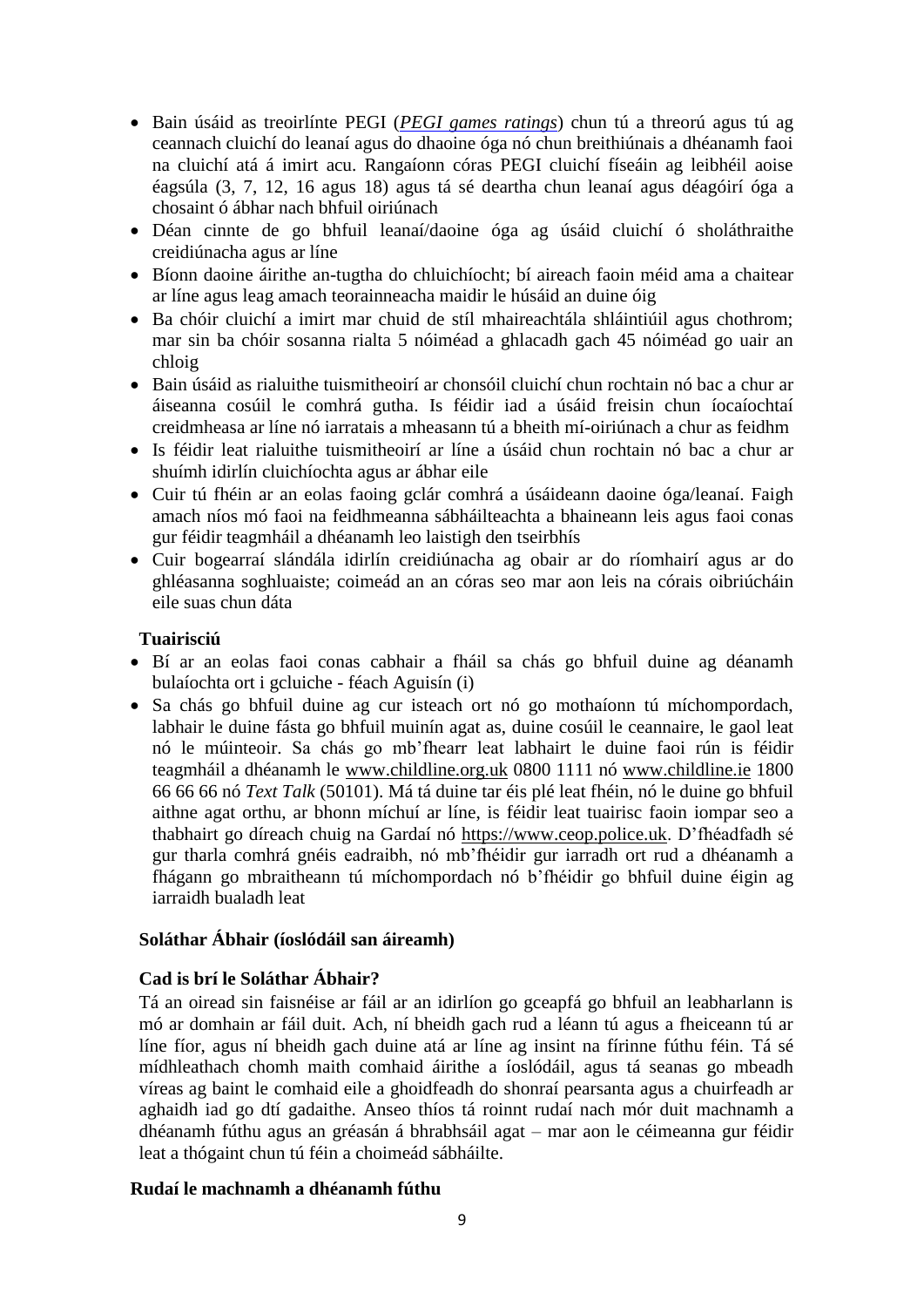- Níl gach rud a léann tú faoi nó a fheiceann tú ar líne fíor tá sé fuirist do dhaoine rudaí a dhéanamh suas nó grianghraif a athrú ar an idirlíon
- Tá rudaí ar líne a d'fhéadfadh cur isteach go mór ort beidh a fhios agat cad a chuireann isteach ort
- D'fhéadfadh íoslódáil dochar a dhéanamh dod' ríomhaire nó dod' ghléas soghluaiste agus d'fhéadfadh sé a bheith mídhleathach – in ainneoin gur féidir leat rud a íoslódáil gan fhadhb, ní hionann sé sin is a rá go bhfuil cead agat amhlaidh a dhéanamh nó ba chóir duit é a dhéanamh, mar tagann an saol arlíne faoi dhlí cóipchirt chomh maith. Tá sé seo fíor go háirithe i gcás suíomhanna mídhleathacha um chomhroinnt comhad
- Má chuireann tú ceol, scannán nó teilifís a chur ar fáil do dhaoine eile ar líonra um chomhroinnt comhad, má déanann tú ábhair a íoslódáil ó láithreán nach bhfuil dleathach nó má dhíolann tú cóipeanna gan cead a fháil uathu siúd a bhfuil an cóipcheart acu; tá an dlí á shárú agat. Bain úsáid as láithreáin dhleachtacha a thugann luach saothair do na cruthaitheoirí as a gcuid oibre
- Tugtar bradaíl ar thuairimí duine eile a chóipeáil agus iad a chur ar aghaidh ar nós gurab iad do thuairimí féin atá ann - beidh rialacha ag do scoil féin faoi seo. Iarr orthu iad a mhíniú duit

# **Rudaí le déanamh**

- Foghlaim conas preabfhógraí a bhlocáil
- Seiceáil an bhfuil an fhaisnéis fíor trí bhreathnú ar dhá shuíomh eile ar a laghad; déan neamhshuim ar láithreáin nach n-aithníonn tú agus smaoinigh go cúramach faoin méid atá á léamh agat
- Bain úsáid as foinsí cáiliúla faisnéise cosúil le heagraíochtaí nó le brandaí atá ar eolas agat agus go bhfuil muinín agat astu
- Ná déan comhaid a íoslódáil ach amháin ó shuíomhanna gréasáin go bhfuil tú cinnte go bhfuil siad sábháilte, d'fhéadfadh bogearraí mailíseacha a bheith i suíomhanna (cosúil le víris) a d'fhéadfadh dochar a dhéanamh dod' ríomhaire nó d'fhaisnéis phearsanta a ghoid.
- Ná oscail ceangaltáin nó ná cliceáil ar nasc i ríomhphoist ach amháin sa cháa bhfuil tú ag súil leo, má fhaigheann tú ríomhphost go bhfuil cuma amhrasach air, fiú amháin ó chara leat, d'fhéadfadh nach mbeadh sé fíor má tá víreas ionfhabhtaithe ar a ríomhaire agus sa chás sin níor cheart duit é a oscailt
- Smaoinigh má tá an cumadh ar an scéal go bhfuil tairiscint áirithe ró-mhaith le bheith fíor, is dócha go bhfuil sé ró-mhaith le bheith fíor.

# **Comhairle bhreise do cheannairí /do thuismitheoirí /do chúramóirí**

- Leag amach scagairí cuardaigh sábháilte agus daingnigh é seo do ríomhaire deisce, ríomhaire glúine nó soghluaiste ar leith
- Bain úsáid as rialuithe tuismitheoirí chun rochtain a bhainistiú; úsáideann oibreoirí móibíleacha scagairí líonra a chuireann cosc ar ábhar os cionn 18; tá siad seo saor in aisce agus iad ullamh chun feidhme de réir réamhshocraithe do gach custaiméir conartha agus réamhíocaíochta
- Úsáid scagairí bogearraí ar ríomhairí, ar ríomhairí glúine agus ar fhóin phóca; cuireann formhór na soláthraithe seirbhíse idirlín seasta iad seo ar fáil saor in aisce do chustaiméirí
- Tá seans go mbíonn bogearraí mailíseacha (píosa de bhogearraí mailíseach a thógann ríomhaire duine ar láimh) nó ionsaithe fioscaireachta (iarrachtaí chun teacht ar do shonraí pearsanta, cosúil le hainmneacha úsáideoirí agus pasfhocail) i ngach 100/200 ríomhphost: cuir bogearraí frithvíreas creidiúnacha nó um bhalla dóiteáin ar do ríomhaire nó do phóca agus déan cinnte go gcoimeádann tú suas chun dáta é mar aon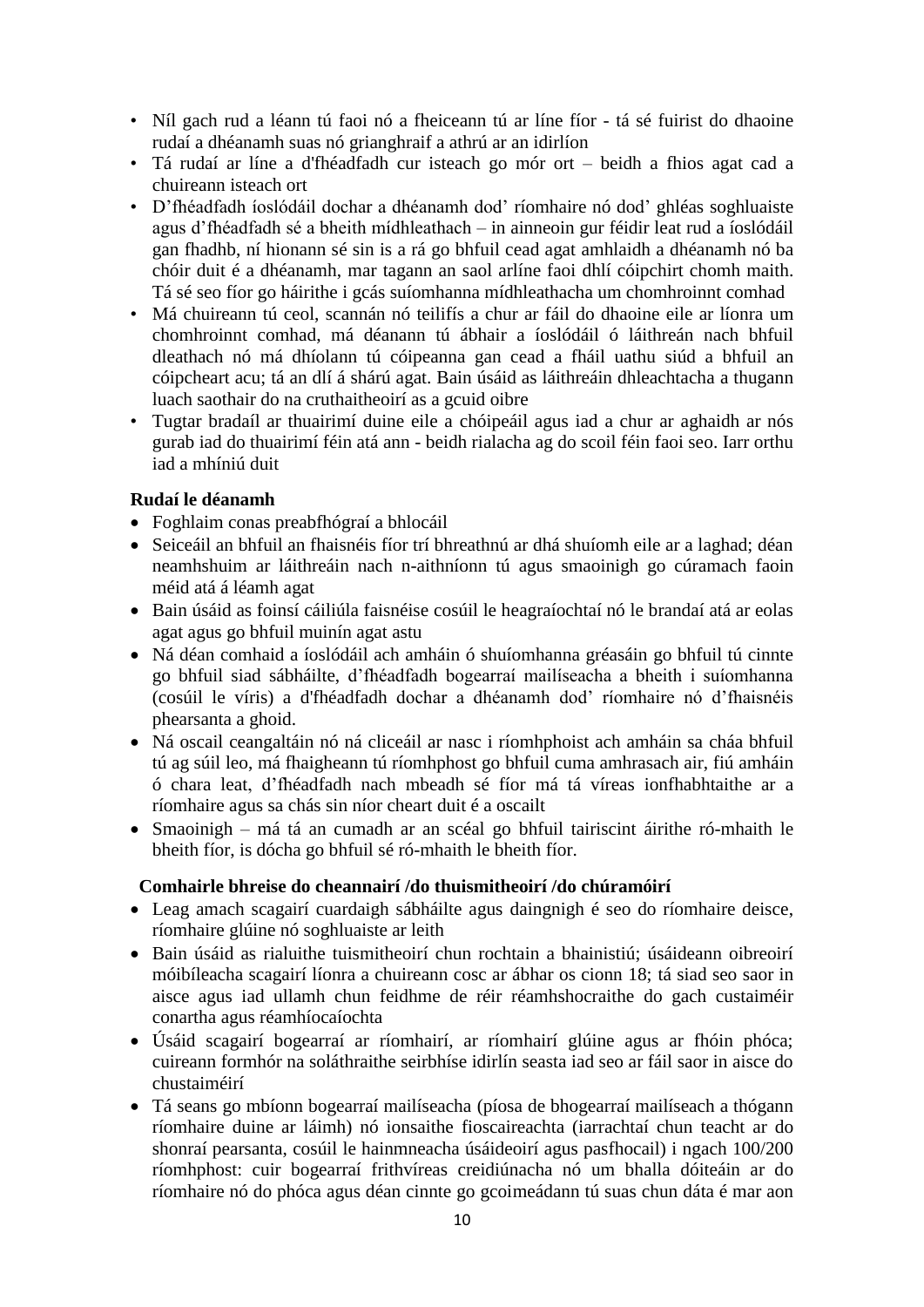leis na córais oibriúchain

Iarr ar scoil do pháiste a rialacha bradaíola a roinnt leat

# **Tuairisciú**

- Má thagann tú trasna ar rud éigin a chuireann isteach ort, labhair le duine fásta go bhfuil muinín agat astu, cosúil le gaol, le ceannaire nó le múinteoir. Más fearr leat labhairt le duine faoi rún is féidir leat dul i dteagmháil le [www.childline.org.uk](http://www.childline.org.uk/) 0800 1111 nó [www.childline.ie](http://www.childline.ie/) 1800 66 66 66 nó *Text Talk* (50101). Is féidir leat labhairt le *Childline* nó leis na *Samáraigh* má bhraitheann tú brónach nó éadóchasach, déan teagmháil le *B-eat* chun tacaíocht a fháil do neamhord itheacháin agus <http://www.report-it.org.uk/home> nó <http://enarireland.org/> chun tuairisciú a dhéanamh faoi eachtraí a bhaineann le fuath cine. Is féidir leat tuairisc a thabhairt dúinn freisin má bhristear ár dtéarmaí seirbhíse
- Is féidir íomhánna um mhí-úsáid leanaí neamhdhleathacha ar líne a thuairisciú do <https://www.iwf.org.uk/> [\(IWF\)](http://www.iwf.org.uk/) nó do na Gardaí nó póilíní áitiúla
- Is féidir leat calaois nó sceamálacha ar líne nó víris a thuairisciú do *[Action Fraud](http://www.actionfraud.org.uk/)* ionad tuairiscithe náisiúnta calaoise an Ríocht Aontaithe nó do <http://www.consumerhelp.ie/> i bPoblacht na hÉireann
- Cuireann [Get Safe Online](http://www.getsafeonline.org.uk/) comhairle ar fáil ar conas is féidir le daoine an t-idirlíon a úsáid go muiníneach agus go slán sábháilte

# **Líonrú (baineann sé go dlúth le 'comhroinnt')**

# **Cad é Líonrú?**

Tá pobail ar líne – cosúil le suímh líonraithe shóisialta – i measc na suíomhanna ar an láithreán gréasáin go bhfuil an méid is mó tóir orthu. Déanann na milliúin duine logáil isteach ar na suíomhanna seo gach lá chun am a chaitheamh lena gcairde agus chun labhairt faoina saol fhéin. Nuair a chláraíonn tú faigheann tú an seans chun do phróifíl féin a chruthú agus is féidir leat na grianghraif agus na físeáin is fearr leat a uaslódáil. Tá líonraí, fiú, laistigh de líonraí inar féidir am a chaitheamh le daoine eile a roineann spéiseanna leat, nó go bhfuil cónaí orthu sa cheantar céanna nó a fhreastalaíonn ar an scoil chéanna. Bíonn am iontach go formhór de bhaill na suíomhanna seo - ach tá sé tábhachtach go mbíonn tú cúramach, go háirithe nuair atá tú ag tabhairt amach eolais fút féin. Seo a leanas roinnt leideanna maidir le conas líonrú ar bhonn atá sábháilte.

# **Rudaí le machnamh a dhéanamh futhú**

- Is é atá i gceist le duine éigin a chur isteach mar 'chara' ná gur féidir leo (agus uaireanta a gcairde) rudaí a roinneann tú a fheiceáil, rudaí a roinnt leat agus fiú rudaí a roinnt fút; an féidir leat a bheith muiníneach astu chun plé le do chuid faisnéise?
- Tá sé fuirist bréag a insint ar líne, ní hé gach duine a deir siad go bhfuil siad- tá sé fuirist do dhaoine rudaí a dhéanamh suas

# **Rudaí le déanamh**

- Foghlaim faoi shocruithe príobháideachais chun smacht a fháil ar do chuid faisnéise agus déan cinneadh faoin bhfaisnéis a roinnfidh tú, agus cé leo go roinnfidh tú í - bain úsáid as liostaí/as grúpaí chun faisnéis dhifriúil a roinnt le 'cairde' éagsúla
- Seachain cairdeas a dhéanamh le daoine nach bhfuil aithne phearsanta agat orthu agus seachain eolas pearsanta a roinnt leo, cosúil led' uimhir ghutháin, do sheoladh baile nó do ghrianghraif
- Foghlaim conas bac a chur ar 'chairde' sa chás go mbraitheann tú gur gá dhuit amhlaidh a dhéanamh, agus coimeád an fhianaise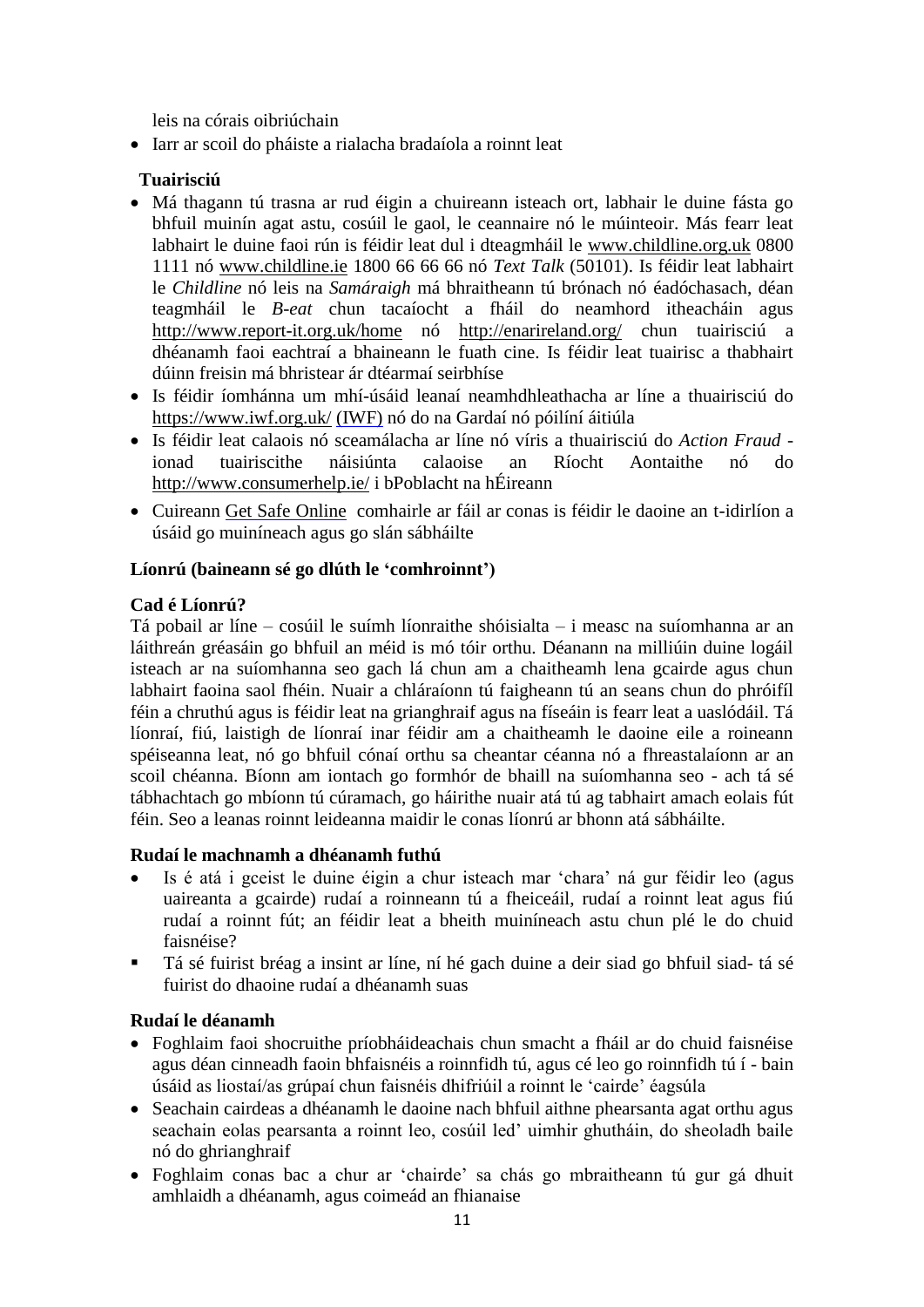- Bain úsáid as pasfhocal láidir agus uathúil i gcomhair gach ceann dod' chuntais ar líne – meascán de litreacha, d'uimhreacha agus de shiombailí (agus sa chás gur roinn tú do phasfhocal riamh roimhe seo, athraigh é)
- Smaoinigh go han-chúramach faoi bhualadh aghaidh ar aghaidh le duine nár bhuail tú leo ach ar líne, sa chás go ndéanann tú cinneadh bualadh leo, ná téigh riamh gan duine fásta iontaofa a thabhairt leat
- Ná huaslódáil nó ná scaip ach pictiúir díot féin go mbeifeá sásta go bhfeicfeadh do thuismitheoirí/do chúramóirí nó do mhúinteoirí iad
- Ná déan dearmad logáil amach as suíomh tar éis é a úsáid, go háirithe ar ríomhaire comhroinnte

# **Comhairle bhreise do cheannairí /do thuismitheoirí /do chúramóirí**

- Coimeád idirphlé oscailte le do pháiste faoi na daoine go mbíonn siad ag labhairt leo ar líne agus faoi cén fáth gur cheart dóibh smaoineamh sula dtéann siad chun cainte le daoine nach bhfuil aithne phearsanta acu orthu; déan iarracht a n-iompar ar líne a thuiscint agus a threorú díreach mar a dhéanfá dá réimsí spéise nach mbaineann leis an saol ar-líne, labhair faoi theorainneacha a bhunú agus labhair go híogarach faoina ceisteanna a bhaineann le 'cairde' mar choincheap (agus cairde chairde)
- Bain úsáid as rialuithe tuismitheoirí chun srian nó bac a chur ar rochtain ar shuíomhanna líonraithe shóisialta; trí úsáid a bhaint as rialuithe tuismitheoirí ag leibhéal na ngléasanna is féidir leat socruithe ar leith a chur ar bun don úsáideoir ionas gur féidir leat srian a chur ar rochtain ar líonraí áirithe bunaithe ar an úsáideoir
- Mínigh cén fáth go bhfuil sé tábhachtach a bheith macánta faoi d'aois ar líne, mar shampla, nuair atáthar ag clárú le láithreáin líonraithe shóisialta - beidh fógraíocht agus ábhar eile dírithe ar an aois a nochtann an t-úsáideoir
- Mar chuid de phlé níos leithne faoi ghnéas agus faoi chaidrimh, plé an bealach ina bhaineann daoine úsáid as an idirlíon chun a ngnéasacht féin a fhiosrú

# **Tuairisciú**

- Sa chás go bhfuil duine ag cur isteach ort nó go mothaíonn tú míchompordach, labhair le duine fásta go bhfuil muinín agat as, duine cosúil le ceannaire, le gaol leat nó le múinteoir. Sa chás go mb'fhearr leat labhairt le duine faoi rún is féidir teagmháil a dhéanamh le www.childline.org.uk 0800 1111 nó www.childline.ie 1800 66 66 66 nó *Text Talk* (50101). Má tá duine tar éis plé leat fhéin, nó le duine go bhfuil aithne agat orthu, ar bhonn míchuí ar líne, is féidir leat tuairisc faoin iompar seo a thabhairt go díreach chuig na Gardaí nó https://www.ceop.police.uk. D'fhéadfadh sé gur tharla comhrá gnéis eadraibh, nó mb'fhéidir gur iarradh ort rud a dhéanamh a fhágann go mbraitheann tú míchompordach nó b'fhéidir go bhfuil duine éigin ag iarraidh bualadh leat
- Má tá duine ag déanamh bulaíochta ort ag baint úsáide as do chuid faisnéise, tá cabhair agus tacaíocht ar fáil ó http://www.bullying.co.uk nó logáil isteach ar http://www.tacklebullying.ie/get-help/pupil.html chun liosta nó eagraíocht a sholáthraíonn tacaíocht agus cabhair.

# **Siopadóireacht agus Tráchtáil**

# **Cad is tráchtáil ann?**

Tríd siopadóireacht ar líne tagann an Mhórshráid chugat, cumadh cén áit ina bhfuil tú. Cuireann an t-idirlíon rogha iontach ar fáil agus is féidir le siopadóireacht ar líne a bheith an-áisiúil - níl aon amanna dúnta, ná scuainí, agus is féidir leat comparáid a dhéanamh idir an iliomad siopaí ar líne chun teacht ar na margaí is fearr. Tá slite eile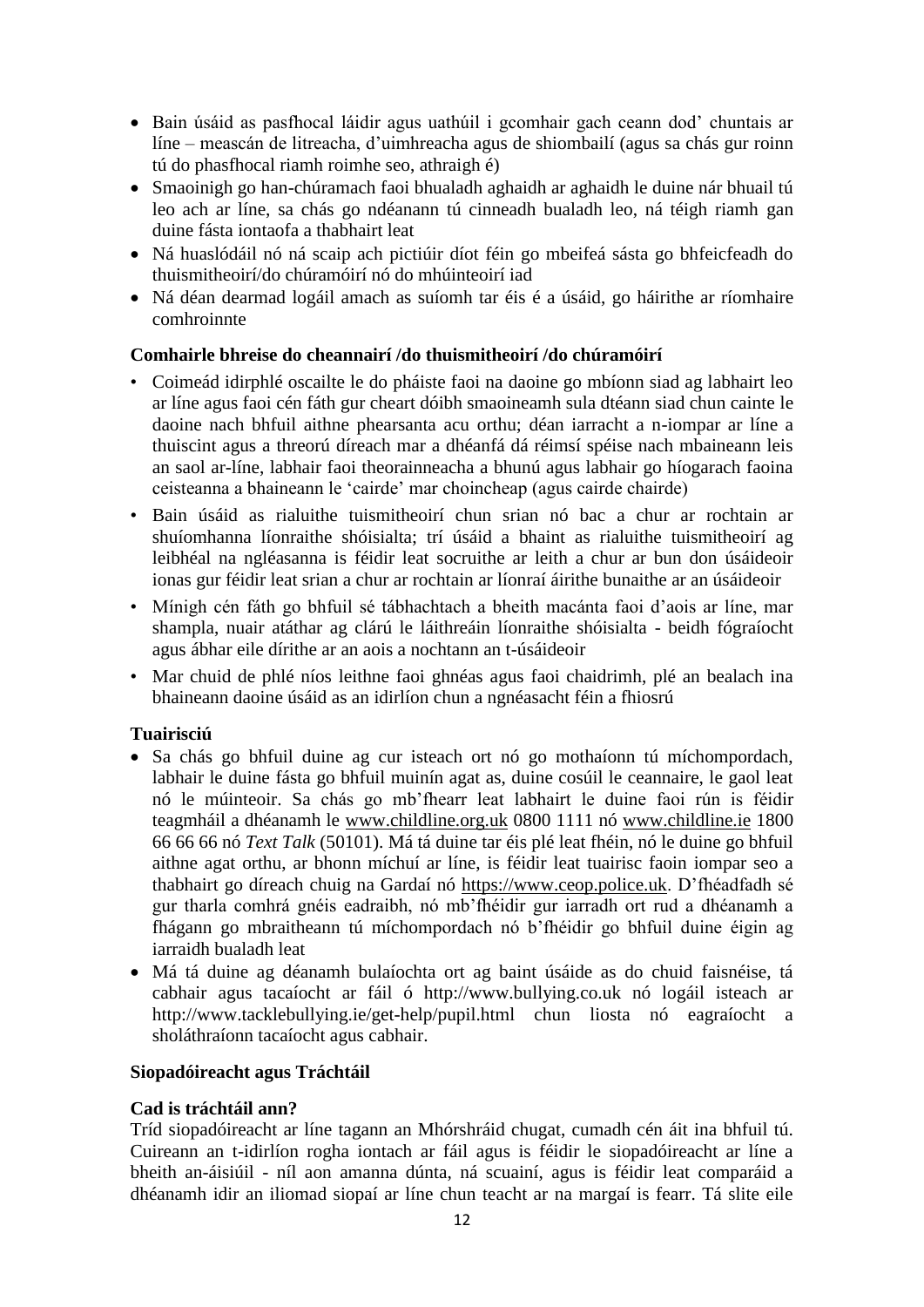siopadóireachta ann nach féidir a aimsiú ach ar an idirlíon. Mar shampla, is féidir leat íoc as earraí agus seirbhísí fíorúla mar airgeadra fíorúil chun caitheamh ar chluichí ar shuímh líonraithe shóisialta. Ach cé go bhfuil go leor buntáistí ag baint le siopadóireacht ar líne, tá roinnt rioscaí ag gabháilt leis chomh maith. Anseo thíos tá liosta de roinnt rudaí nach mór duit a bheith aireach fúthu agus tú ag siopadóireacht ar líne - agus roinnt céimeanna gur féidir leat a thógaint chun a chinntiú nach bhfágtar as póca tú.

# **Rudaí le machnamh a dhéanamh futhú**

- Ná déan dearmad má cheapann tú go bhfuil tairiscint ar leith ró-mhaith le bheith fíor, is dócha gur amhlaidh atá
- Is smaoineamh maith é chomh maith athbhreithnithe neamhchlaonta a lorg faoi mhiondíoltóirí ar líne. Déan seiceáil ar fhaisnéis ar an idirlíon agus féach an raibh fadhbanna ag éinne eile
- Bí cúramach faoi sceamálacha ar líne, d'fhéadfadh sé a bheith deacair idirdhealú a dhéanamh idir iad agus suíomhanna atá iontaofa; déan seiceáil go bhfuil seoladh fisiciúil agus sonraí teagmhála teileafóin ag siopaí ar líne

# **Rudaí le déanamh**

- Ceannaigh ó mhiondíoltóirí creidiúnacha ar líne brandaí agus seirbhísí go bhfuil aithne mhaith agat orthu go pearsanta, nó go ndearna tú taighde cuimsitheach orthu roimhré
- Nuair atá tú ag íoc as earraí agus seirbhísí ar líne, déan cinnte go dtosaíonn seoladh an tsuímh ghréasáin i bhfuinneog an bhrabhsálaí le https: // - seasann an '*s*' don fhocal 'slán' agus cinntíonn sé nach féidir aon sonraí pearsanta agus airgeadais a sciobadh agus tú i mbun siopadóireachta
- Lorg siombail an ghlais fhraincín ais ar na leathanaigh íocaíochta [cosúil leis an sampla thuas]. Ná lig d'íomhá de ghlas fraincín a bhíonn ar an leathanach gréasáin dallamullóg a chur ort. Tá sé fuirist íomhá de ghlas fraincín a chóipeáil. Ní mór duit ceann a lorg atá laistigh de fhráma fuinneoige an bhrabhsálaí é féin
- Bain úsáid as pasfhocal láidir agus uathúil i gcónaí do gach ceann dod' chuntais ar líne – bain úsáid as meascán de litreacha, d'uimhreacha agus de shiombailí (agus más rud é gur roinn tú do phasfhocal roimhe seo, athraigh é)
- Ná lean naisc go suíomhanna siopadóireachta nó baincéireachta clóscríobh an seoladh díreach isteach sa bharra seoltaí
- Inis an fhírinne faoi d'aois agus ná bí ag insint bréige faoi d'aois chun earraí nó seirbhísí atá srianta ó thaobh aoise a fháil - má déanann tú amhlaidh beidh tú an dlí á bhriseadh agat
- Ná déan dearmad logáil amach i gceart as an tseirbhís i gcónaí tar éis í a úsáid, go háirithe ar ríomhaire comhroinnte

# **Comhairle bhreise do thuismitheoirí /do chúramóirí**



- Cinntigh go seiceálann tú féin agus do pháistí go bhfuil an tsiombail ghlasála i bhfráma fuinneoige an bhrabhsálaí [*cosúil leis an sampla anseo thuas*]: de réir *Ofcom* ní dhéanann ach 25% den aoisghrúpa 12-15 é seo agus iad ag tabhairt cuairte ar láithreáin nua
- Labhair le do pháistí faoi shiopadóireacht shábháilte ar líne agus déan maoirseacht ar cheannacháin le páistí atá níos óige - mínigh dóibh gur féidir le coirpigh siopaí ar líne a bhunú nach bhfuil iontu bealach ach airgead a ghoid ó chustaiméirí, dá bhrí sin déan seiceáil cúramach ar an láithréan gréasáin, bí cúramach nuair atá aon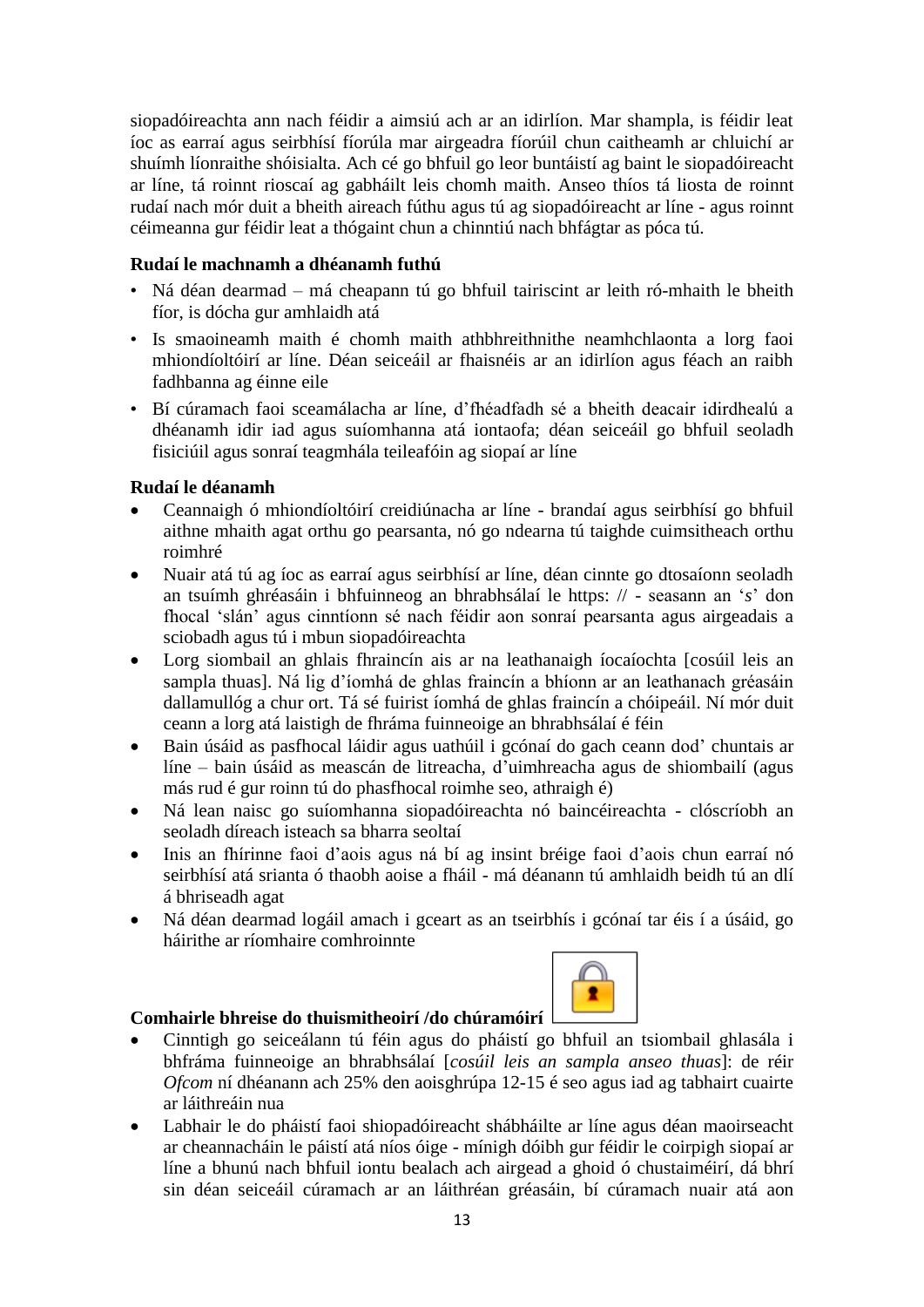fhaisnéis phearsanta/airgeadais/íocaíochta á nochtadh agat agus cinntigh go bhfuil modh íocaíochta níos sábháilte á úsáid ag an suíomh

- Seiceáil idirbhearta bhanc agus chárta go rialta d'idirbhearta nach bhfuil aitheanta
- Cuir bogearraí slándála idirlín creidiúnacha ar do ríomhairí agus ar do ghléasanna soghluaiste; coimeád é seo agus na córais oibriúcháin suas chun dáta - is féidir leis na bogearraí slándála a sholáthraíonn do sholáthraí seirbhíse idirlín nó tríú páirtí a rá leat an bhfuil láithreán slán nó nach bhfuil

# **Tuairisciú**

- Is féidir calaois nó sceamáil/víris ar líne a thuairisciú chuig http://www.consumerhelp.ie/ i bPoblacht na hÉireann nó chuig http://www.actionfraud.org.uk/ - ionad tuairiscithe calaoise náisiúnta an Ríocht Aontaithe
- Is féidir teagmháil a dhéanamh freisin le http://www.eccireland.ie/ chun cásanna calaoise a thuairisciú a bhaineann le cuideachtaí atá lonnaithe san AE / san Íoslainn nó san Iorua ach lasmuigh d'Éirinn
- Cuireann www.getsafeonline.org comhairle ar fáil maidir le conas gur féidir le daoine an t-idirlíon a úsáid go muiníneach, go slán sábháilte

### **Cibearbhulaíocht**

#### Cad é cibearbhulaíocht?

Baineann cibearbhulaíocht le teachtaireachtaí, le híomhánna, le fuaimeanna nó le físeáin nár iarraidh a sheoltar trí mhodhanna leictreonacha chun duine a bhagairt, a mhí-úsáid nó chun dochar a dhéanamh dóibh. Tá sé cosúil le bulaíocht fhisiceach nó bulaíocht bhriathartha, ach go mbaintear úsáid as teicneolaíocht chun tabhairt faoin mbulaíocht.

#### **Samplaí den Cibearbhulaíocht**

- Teachtaireachtaí maslacha nó cleithmhagadh ar *Facebook*, *Twitter*, *Ask.fm* etc.
- Tuairimí ionsaitheacha ar fhíseáin nó ar phoist.
- Ráflaí a scaipeadh ar líne.
- Hacáil isteach i do chuntais ar líne.
- Íomhánna ionsaitheacha a chur suas nó dochtúireacht a dhéanamh ar íomhánna d'íospartaigh agus iad a chur suas
- Cén fáth go ndéanann daoine cibearbhulaíocht?
- Ceapann siad nach bhfuil ann ach spraoi.
- Déanann siad é chun díoltas a bhaint amach ar dhuine éigin (tarlaíonn sé seo go minic i measc cairde tar éis eachtra 'thucaide').
- Mothaíonn siad dona fúthu féin.

Tá cibearbhulaíocht, de réir roinnt saineolaithe dlí, mídhleathach faoi alt 10 de chionta neamh-mharfacha (1997) i gcoinne an duine. (Ag feitheamh ar an Ard-Aighne chun comhairle a chur ar an Aire Dlí agus Cirt maidir leis an gcreat dlíthiúil reatha agus faoin tslí ina bhfuil sé nó inar féidir é a chur i bhfeidhm.)

#### **Cad gur féidir a dhéanamh faoin Cibearbhulaíocht**

Conas é a sheachaint

• Ná tabhair amach do phasfhocail - coimeád do phasfhocail chugat féin i gcónaí, agus bí cinnte logáil amach as do r-phost nó as do líonraí sóisialta i gcónaí nuair a bhíonn tú críochnaithe leo. Ba chóir go mbeadh carachtair mheasctha i ngach pasfhocal agus ná bain úsáid as ainmneacha peataí/ceana ná dátaí breithe. Ba chóir duit pasfhocal difriúil a bheith agat do gach cuntas nó seirbhís atá agat.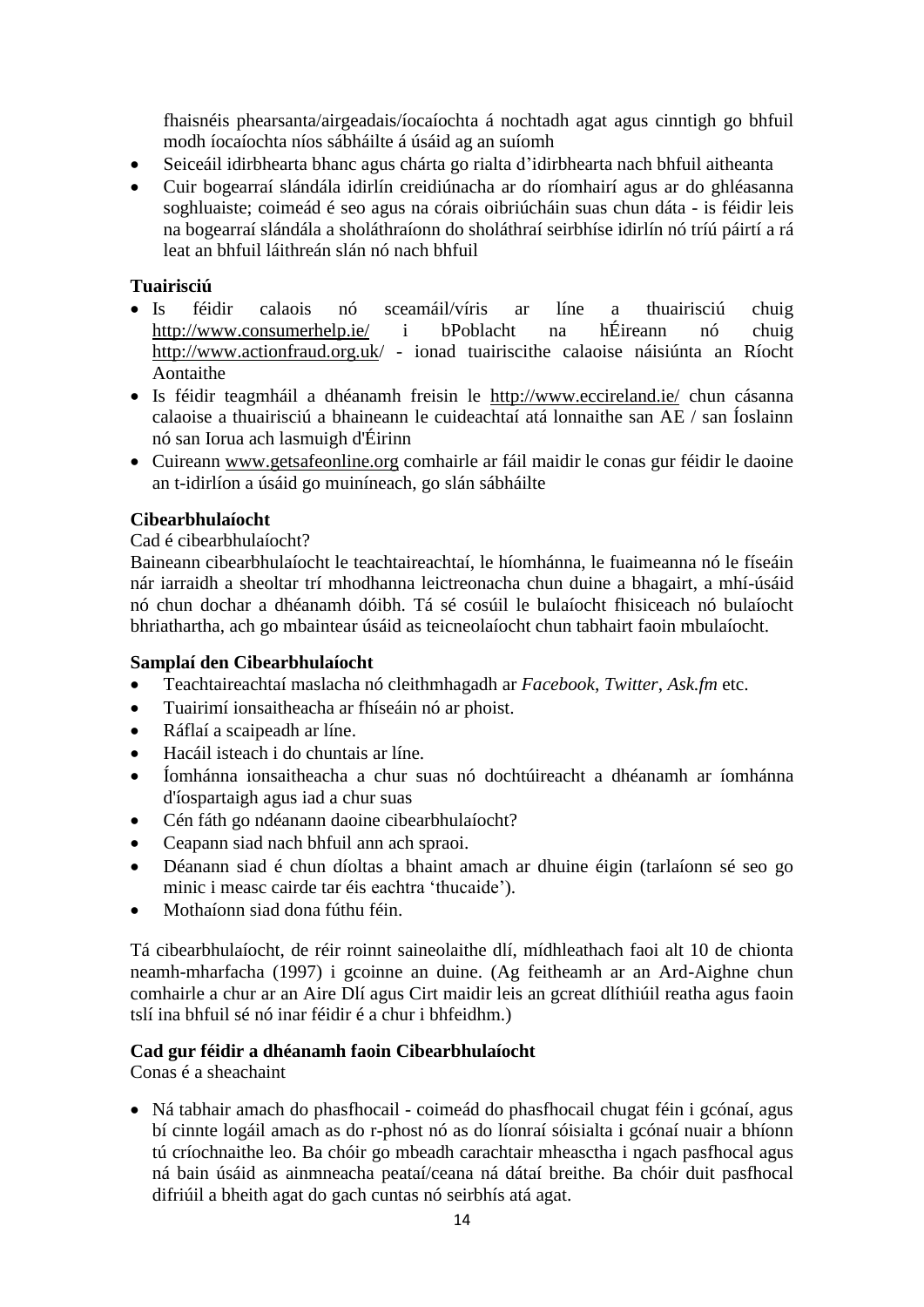- Bain úsáid as 'cairde amháin' id' shocruithe príobháideachais ar *Facebook* chun srian a chur ar an méid a fheicfidh daoine, déan iarracht do chuid tvuíteanna a chosaint, bíodh do phróifíl faoi cheilt ón inneall cuardaigh *Facebook*, cuir as feidhm na ceisteanna 'gan ainm/anaithnid'atá sna socruithe laistigh de Ask.fm sa chás go mbaineann tú úsáid as an láithreáin gréasáin áirithe sin.
- Foghlaim conas bac a chur ar phróifílí eile agus tuairisciú a dhéanamh faoi ar shuíomhanna cosúil le *Facebook* agus *Twitter*.
- Roghnaigh do chairde go cúramach cuimhnigh gur féidir le gach duine le rochtain acu ar do leathanach gach ní a chuireann tú suas ann a fheiceáil. I gcás *Facebook*, mar shampla, ná glac le hiarratais ó dhaoine chun a bheith cairdiúil leat ann ach amháin ó dhaoine go bhfuil tú compordach faisnéis a roinnt leo agus go bhfuil aithne agat orthu san fhíorshaol.
- Bí cineálta le daoine eile ar líne. Ná habair aon rud a ghortódh úsáideoirí eile agus fiafraigh díot féin an mbeadh an méid a deireann tú ar líne inghlactha i bplé a bheadh agat le daoine aghaidh-ar-aghaidh.
- Ná seol teachtaireacht chuig duine eile nuair atá fearg ort fan go dtí go mbeidh tú socair agus go mbíonn am agat machnamh faoi. Nuair a sheolfar teachtaireacht ní féidir é a thógáil ar ais.

### **Conas dul i ngleic leis mar íospartach**

- Ná tabhair freagra ar na teachtaireachtaí, bíodh is go mba mhaith leat amhlaidh a dhéanamh. Ní réiteofar an fhadhb ar an mbealach sin. Is mian le bulaithe a fháil amach go bhfuil imní ort agus go bhfuil tú trína chéile. Má cheapann siad go bhfuil ag éirí leo leanfaidh siad ar aghaidh.
- Má tá tú imníoch nó buartha faoi ábhair uaslódáilte ina bhfuil tú, déan teagmháil le duine fásta iontaofa nó le cara leat. Is féidir leat teagmháil a dhéanamh freisin leis an soláthraí ina bhfuil an íomhá nó an físeán uaslódáilte (*Facebook*, *Twitter* srl.) agus iarradh orthu go mbainfí anuas é.
- Sábháil an fhianaise, tóg gabháil scáileáin mar fhianaise.
- Téigh as líne. Logáil amach as an gcóras nó múch do ghuthán agus labhair leis an teaghlach nó déan rud éigin a thaitníonn leat.
- Labhair le duine fásta iontaofa, cosúil le garghaol, le cara an teaghlaigh, le múinteoir, le gairmí sláinte nó le hoibrí óige nó déan teagmháil le seirbhís tacaíochta rúnda saor in aisce, cosúil leis *Na Samáraigh* - glaoigh ar 1850 60 90 90. Féach ar ár rannóg um sheirbhísí cabhrach.
- Athraigh do phasfhocail, d'uimhir, do shonraí teagmhála agus déan cinnte go bhfuil do shocruithe príobháideachta srianta ar gach láithreán gréasáin. Déan an bhulaíocht a bhlocáil agus a thuairisciú chuig na soláthraithe teicneolaíochta cosúil leis an gcomhlacht fón póca, le hóstach an tsuímh gréasáin nó le húinéir an láithreáin ghréasáin. Féach ar ár mbileoga eolais is suas chun dáta ar shuíomhanna na meán sóisialta *Twitter*, *Facebook*, *Snapchat* agus *Ask.fm* agus cinntigh go bhfuil do shocruithe príobháideachta ceart.
- Cuir cosc ar cheisteanna gan ainm ar *Ask.fm* i do shocruithe príobháideachais má déanann tú cinneadh an láithreán gréasáin a úsáid.
- I gcásanna tromchúiseacha nó leanúnacha, cuir an bhulaíocht in iúl do na Gardaí tú féin nó trí do thuismitheoirí.

#### **Faisnéis agus Tacaíocht Bhreise**:

[www.barnardos.ie/cyberbullying](http://www.barnardos.ie/cyberbullying) Samaritans – guthán 1850 60 90 90 [www.spunout.ie](http://www.spunout.ie/)